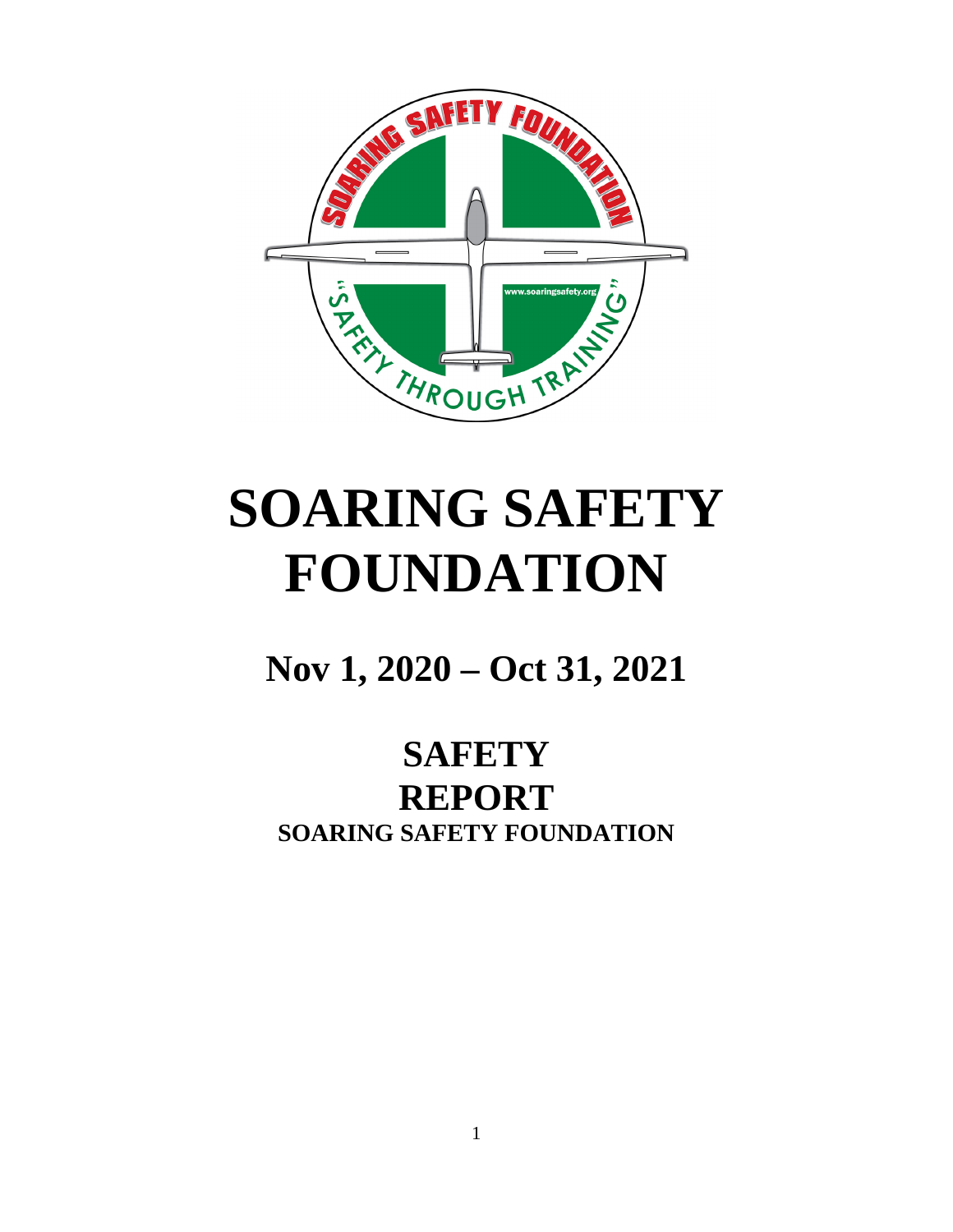#### <span id="page-1-0"></span>**PREFACE**

In 1985 the Soaring Society of America (SSA) formally created the Soaring Safety Foundation (SSF). The SSF was tasked with 2 major objectives, (1) to develop methods and techniques that would promote soaring safety in the United States; and (2) review and disseminate flight training information and material. These tasks had previously been performed by several subcommittees of the SSA Board of Directors. The creation of the SSF allowed these tasks to be focused in a single organization whose main mission is the promotion of soaring safety.

Accident data included in this report was obtained from two primary sources: the National Transportation Safety Board (NTSB) accident reports (<http://www.ntsb.gov/ntsb/query.asp>) and the Federal Aviation Administration (FAA) daily reporting system. These sources were selected because of the specific reporting requirements specified in the Code of Federal Regulations NTSB Part 830. Although it would be ideal to include all accident and incident reports involving gliders, it becomes extremely difficult to confirm accurate reporting from the various entities involved. Consequently, the SSF elected to take advantage of the standardized reporting requirements of NTSB Part 830 to develop its data base of glider/tow-plane accident information. This data base is then used to develop accident prevention strategies and to continuously improve training methods to reduce the number of glider/tow-plane accidents.

The analysis information contained in this report represents data compiled by the SSF and reported in **Soaring** Magazine, at Flight Instructor Refresher Course, at pilot safety seminars, and on the **SSF web site (http://www.soaringsafety.org)**.

Funding for the SSF is obtained through donations from individuals and organizations interested in the promotion of soaring safety. These funds are then used to develop, promote, and conduct programs such as soaring safety seminars, flight instructor refresher courses, posters, safetyrelated articles in *Soaring* Magazine, the SSF web site, and the newsletter of the SSF, *Sailplane Safety*. The Trustees of the Soaring Safety Foundation sincerely hope that this report and the publication of accident data are beneficial in assisting members of the soaring community in developing a greater awareness of current issues and emerging trends in soaring safety.

#### **Richard Carlson - Chairman Burt Compton Stephen Dee Thomas Johnson Ron Ridenour**

Additional copies of this report may be obtained from the Soaring Safety Foundation web site [http://www.soaringsafety.org](http://www.soaringsafety.org/). Select the "Accident Prevention – SSF Reports" tab or write to:

> Soaring Safety Foundation P.O. Box 2100 Hobbs, NM 88241-2100 Richard Carlson  $\leq$ rcarlson $501$ @comcast.net $>$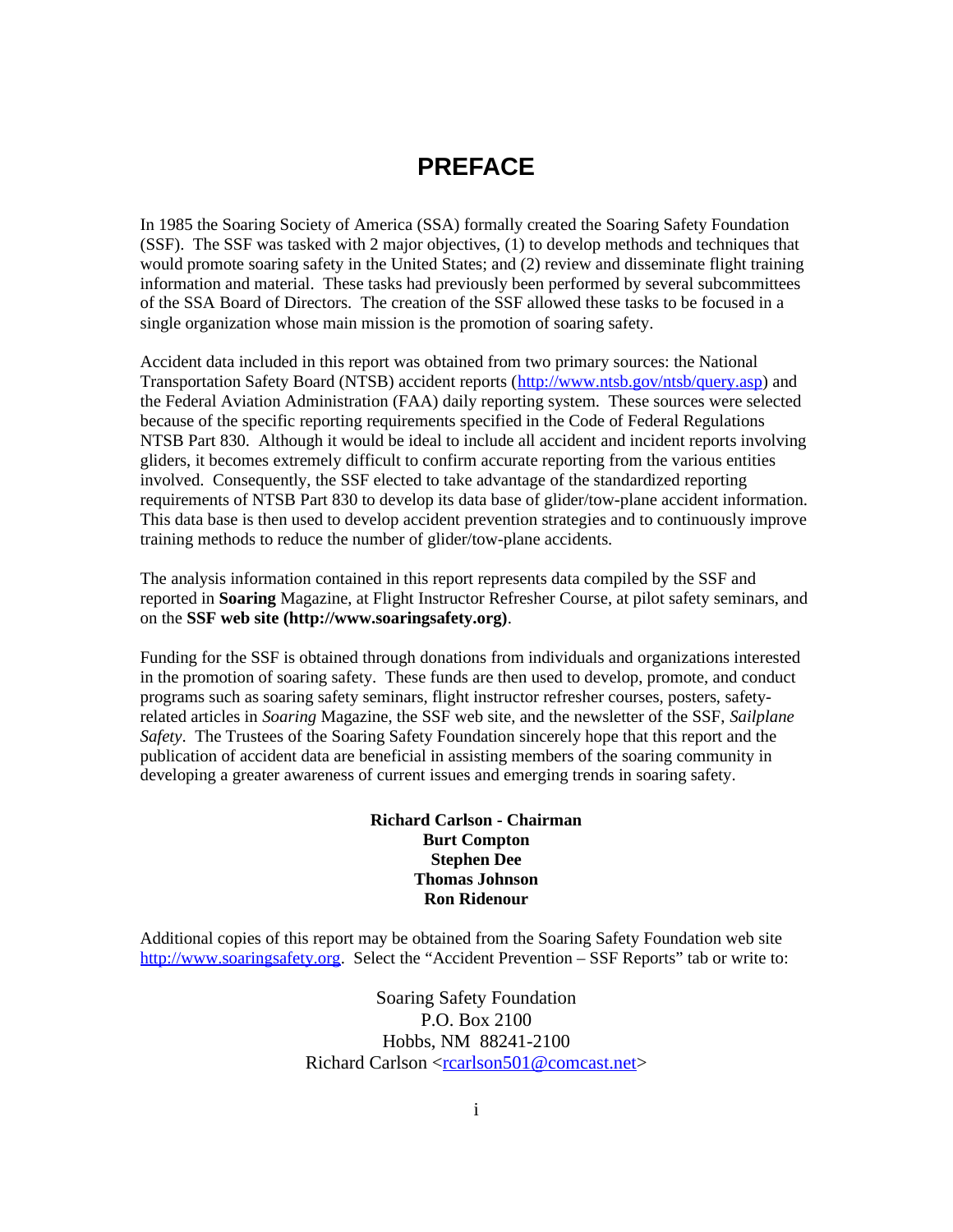#### <span id="page-2-0"></span>**EXECUTIVE SUMMARY**

For the twelve-month period ending October 31, 2021, nineteen (19) gliders, three (3) motorgliders, and one (1) towplane were involved in twenty-two (22) separate accidents meeting the reporting requirements of NTSB Part 830 of the Code of Federal Regulation. A mid-air collision between 2 gliders accounts for the discrepancy between 23 aircraft and 22 accidents. This represents no change in the number of accidents reported during the previous 12 month reporting period. The five-year average for the FY17 – FY21 reporting period is 23.8 accidents per year, representing a 2.5% increase in the average number of accidents from the previous five-year period.

While the average number of accidents per year has shown a steady decline since 1981 (averaging 45.6/year in the 80's, 38.6/year in the 90's, 33.5/year in the 00's, 25.5/year for the 10's, and 22/year for this decade) the number of accidents each year remains too high.

In addition, the average number of fatalities has remained nearly constant, at just under 6 per year since the mid 1990's and is also considered too high. In the FY21 reporting period two (2) accidents resulted in fatal injuries to two (2) pilots. In addition, ten (10) pilots and one (1) passenger received serious injuries while eighteen (18) pilots/passengers received minor or no injuries in these twenty (20) non-fatal accidents.

While the number of accidents reported to the NTSB is easy to track (Figure 1), and that number has been declining for both Gliders and General Aviation as a whole, it is important that this number must be combined with flight hours or launches to determine the accident rate. Several years ago the SSF Trustees began asking all soaring organizations (clubs, chapters, commercial operators) to submit their flight times/launches in a confidential manner. This is done by mailing postcards to the organization representative listed in the SSA's database. For the past four (4) years approximately 30% of the organizations have returned these postcards. In March 2022, another mailing occurred, readers of this article are encouraged ask their organization to respond.

In addition to requesting data from soaring organizations, the FAA sends survey requests to some glider owners. The On-line Contest (OLC) also posts data on its web site allowing the SSF to gain another proxy for flight time/launch data. Finally, the SSF has been looking at contest traces posted to the SSA's web site to gather this type of data during sanctioned contests. While the SSF Trustees are not convinced that the times/launches provided by any of these proxies are accurate enough to draw final conclusions, the trends from all of them show a wide fluctuation in accident rates over the past 5 years. Getting better data via soaring organizations confidentially reporting this data will help clarify this situation.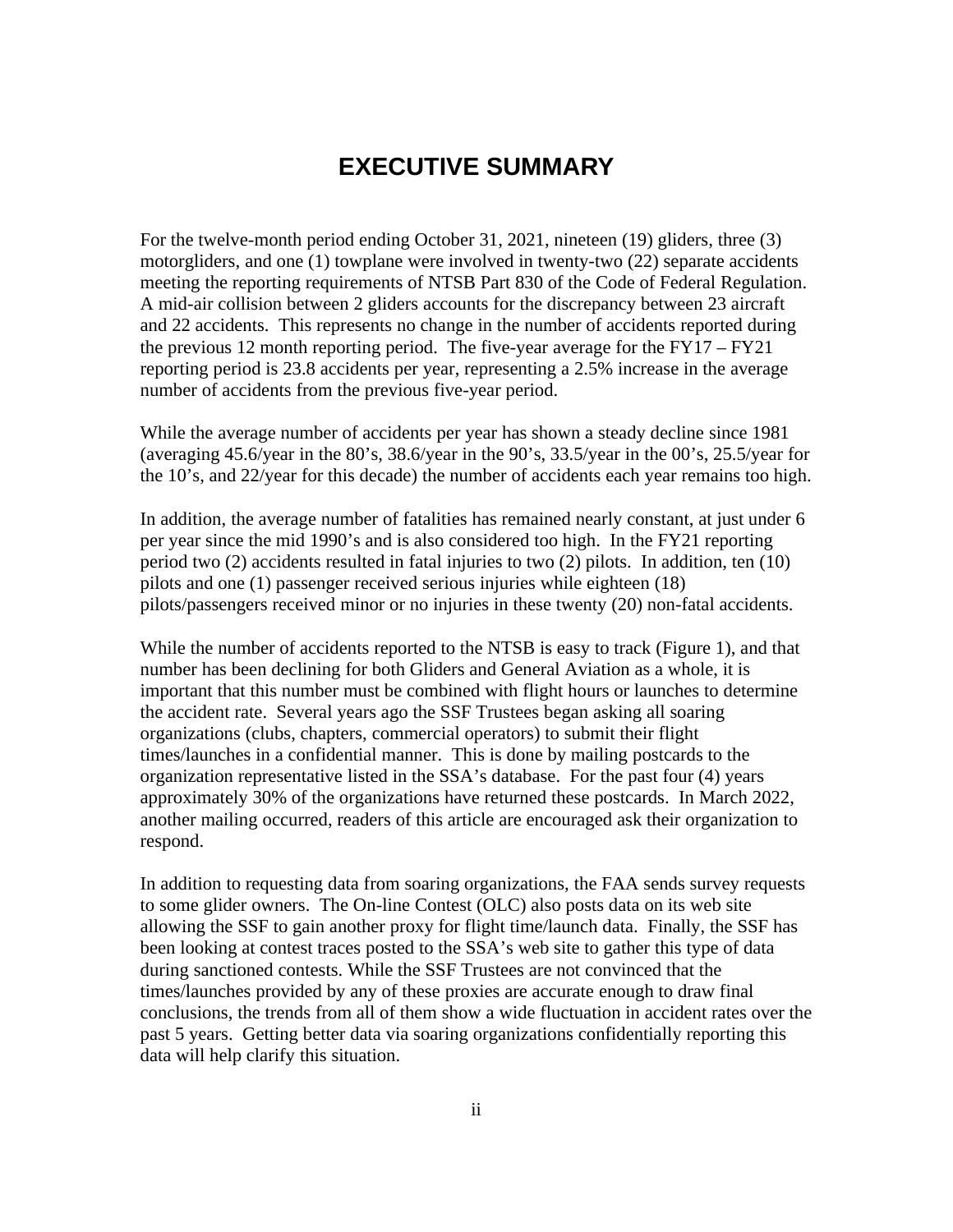A review of the two (2) fatal accidents showed that the pilot of a SGS 1-35 glider in NY was fatally injured after failing to recover from an unintentional stall/spin after aborting the aerotow launch between 100 and 200 ft AGL for unknown reasons. The pilot of a Moni glider in OK received fatal injuries after failing to recover from an apparent stall/spin. All fatal accidents are still under investigation by the NTSB, more details may be given in the full report available at

(http://www.soaringsafety.org/accidentprev/ssfreports.html).

Unlike previous years the NTSB aviation accident database does not contain any description of the accident in seven  $(7)^1$  $(7)^1$  of the twenty-two (22) or 32% of the accidents. This makes it impossible to place these 7 accidents in one of the 3 (take-off, cruise, landing) categories the SSF uses. While it is expected that descriptions will be added as investigations are concluded, it is not know when that will happen. The SSF will update the community as information becomes available.

In FY21 ten (10) landing accidents represented 45.5% of all accidents. Continuing the historical trend, approximately half (50%) of the landing accidents occurred during off airport landings while the other half (50%) occurred while landings at an airport. Details of these accidents are given in the full report.

Three (3) non-fatal and one (1) fatal aborted launch accidents, called PT3 (premature termination of the tow) events, occurred in FY21 accounted for 19.1% of the accidents. The fatal accident, described above, involved a SGS 1-35. See the full report for more detail.

There were three (3) motorgliders involved in accidents during the FY21 reporting period. See the full report for more details.

The Soaring Safety Foundation offers both anonymous Site Surveys as well as Safety Seminars at your location as a part of our ongoing commitment to safety. The SSF also offers Flight Instructor Refresher Courses for Flight Instructor recurrent training. More information on these and our growing collection of on-line safety and training programs can be found on our website. [http://www.soaringsafety.org](http://www.soaringsafety.org/)

<span id="page-3-0"></span><sup>&</sup>lt;sup>1</sup>The April issue of SOARING gave this number as 12, the NTSB completed 5 more investigations in the month of March 2022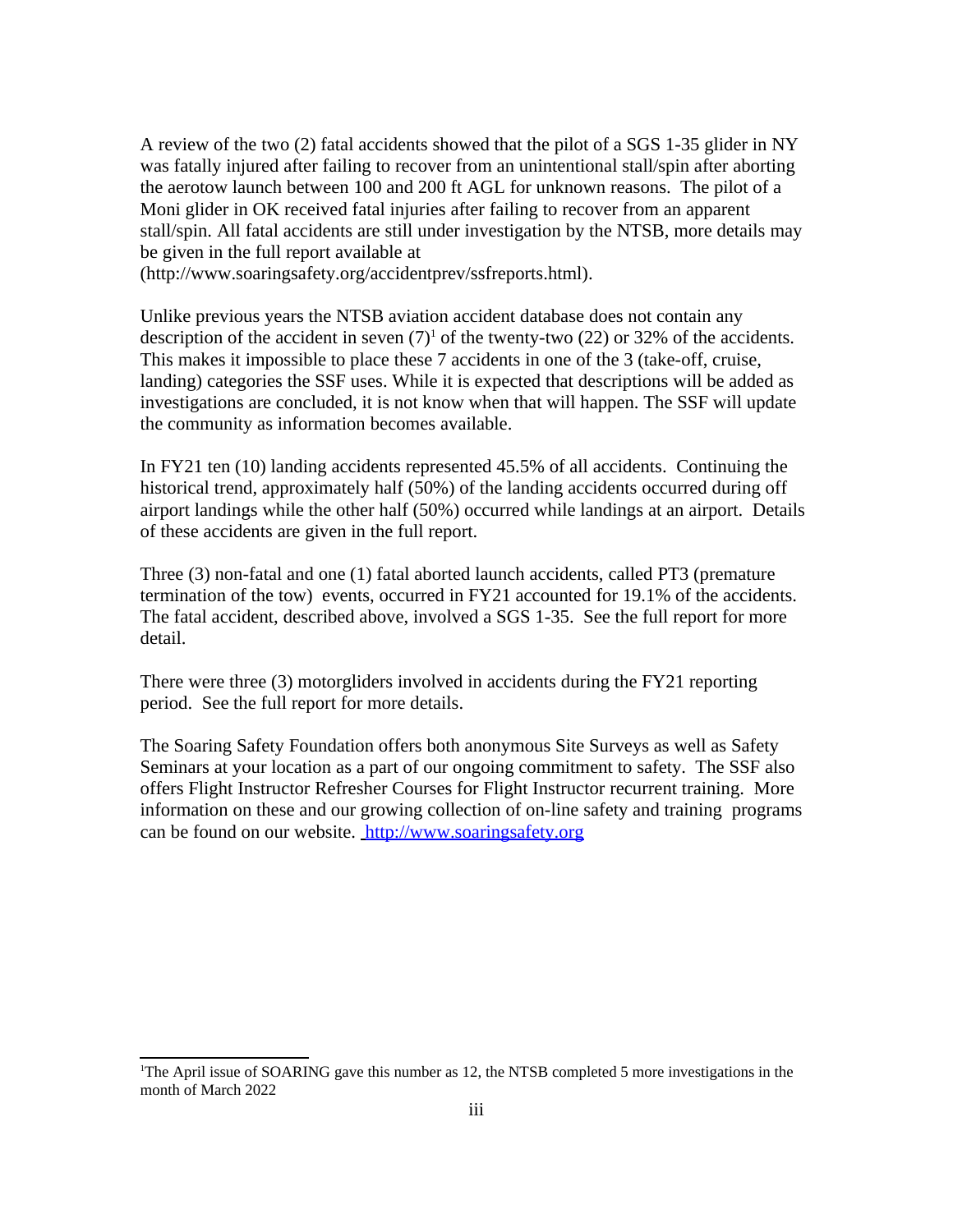# **TABLE OF CONTENTS**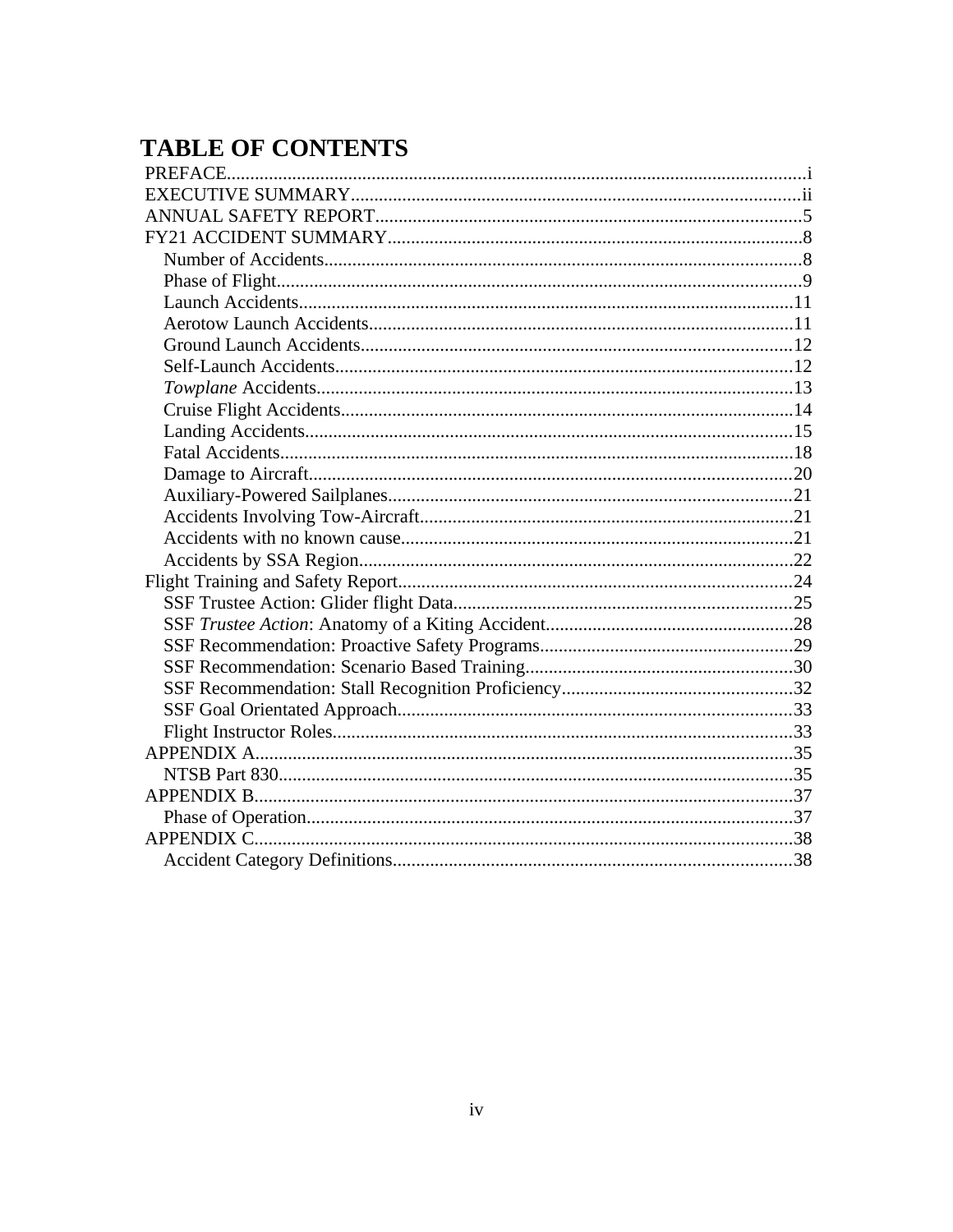# <span id="page-5-0"></span>**SOARING SAFETY FOUNDATION ANNUAL SAFETY REPORT FY 2021**

This report covers the FY21 (November 1, 2020 to October 31, 2021) reporting period. A review of the NTSB accident database shows no change (22 vs 22) in the number of US soaring accidents during this time period compared to the FY20 reporting period. The number of fatal accidents in FY21 decreased from eight (8) to two (2), a 75% decline. Both of these fatal accidents involved single place sailplanes. In addition to seeing no change in the number of accidents reported to the NTSB 2021 also saw a 4% increase in the number of insurance claims compared to 2020. The rising value of gliders being damaged and wrecked is leading to higher insurance premiums. Reducing the total number of accidents, both in-flight and ground, is the best way to help contain these costs. While the long term trend in accidents reported to the NTSB continues to decline, there is general agreement that more steps must be taken to continue reducing the number of accidents and to eliminate all fatal accidents.



**Number of Accidents since 1987**

**Figure 1 Total number of accidents and fatal accidents on a per year basis.** 

Figure 1 shows the total number of accidents and the number of fatal accidents from 1987 to the present. The top line is the total number of accidents each year, while the lower line is the number of fatal accidents. An analysis of this data shows two trends. One is that the total number of accidents is declining and has been trending down since the SSF began recording this data. The rate of decline is not as rapid as we would like, but the long term trend is in the right direction. The other is that fatal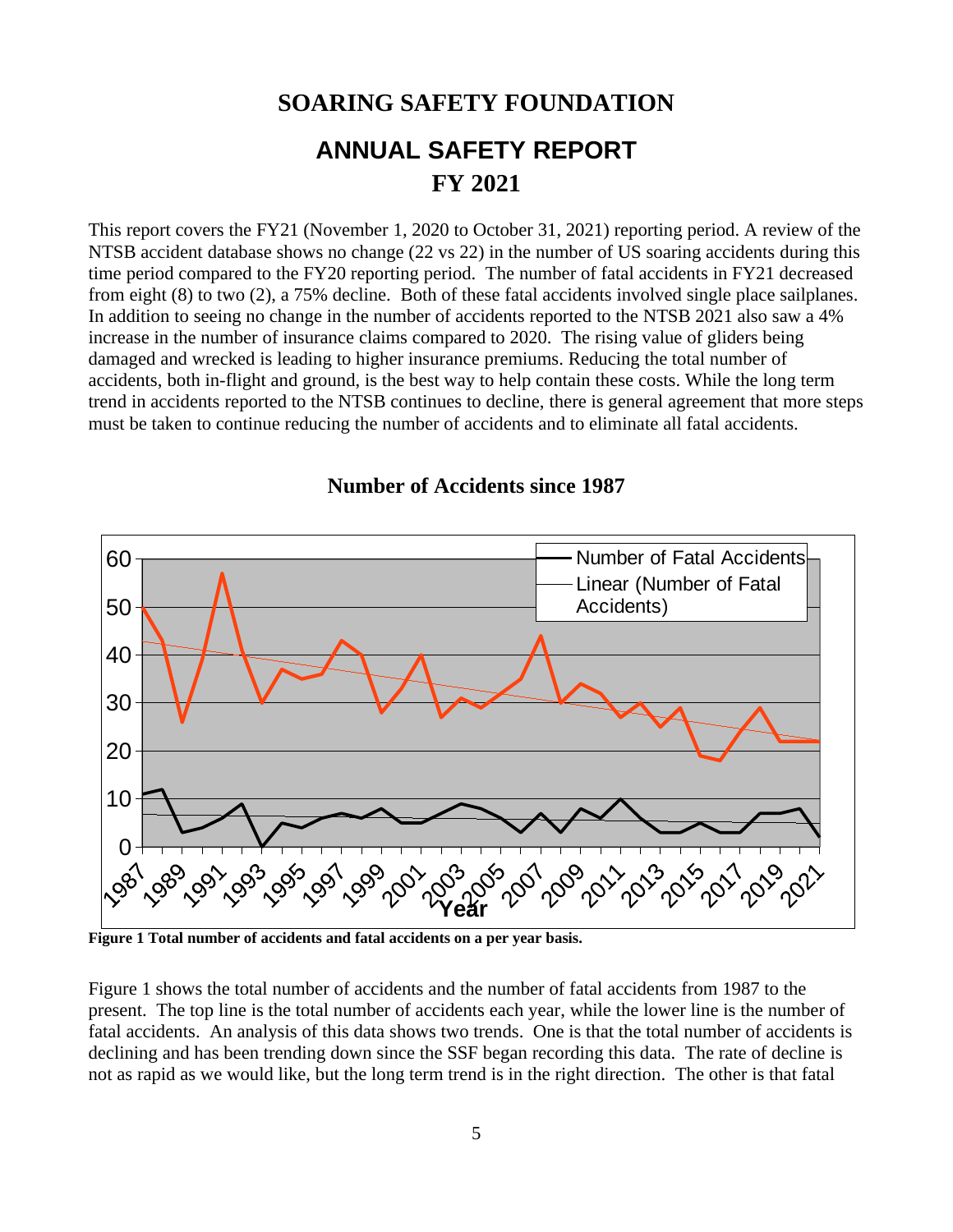accidents have remained constant averaging just under 6 fatal accidents each year. See the **Fatal Accidents** section for more details on this topic.

For many reasons<sup>[2](#page-6-0)</sup>, this report represents an incomplete view of the accidents involving US glider pilots. Despite these limitations, this annual report is published to highlight glider/towplane accidents listed in the NTSB aviation accident database. Examination of these accidents can help point out trends and issues that need to be resolved. Safety is everyone's business, every pilot must continuously evaluate their flying skills, proficiency, and decision making skills to ensure every flight begins with a safe departure and ends with a safe arrival at the intended point of landing.

Another important point to make is that figure 1 shows the number of accidents, it does not show the accident statistics. To make a statistically significant figure the SSF would need to know the number of flights or the number of hours flown in the US. While this information has been hard to collect at the national level, it is believed that every club and commercial operation has this information (at least they know the number of launches they do). See the **SSF Trustee Action: Glider Flight Data** section for more details. For the past 4 years the SSF mailed postcards and letters to the individual every club, chapter, and commercial operator in the U.S. indicated to the SSA as their point of contact. In each of these 4 years approximately 33% of these clubs, chapters, and commercial operators anonymously responded with this flight time data. In March of 2021 the SSF again sent requests to every club, chapter, and commercial operator in the US. The **SSF Trustee Action: Glider Flight Data** section contains the results from 2017-2020 data. The SSF Trustees encourage everyone to contact their club/chapter/commercial operator leadership to verify that they are responding to this important confidential request.

This trend, where the total number of accidents is declining while the number of fatal accidents remain constant does NOT appear in the General Aviation accident numbers. As figures 2 and 3 show, GA percentage of fatal to non-fatal accidents has remained constant at about 20% while Glider fatal to nonfatal percentages have increased from 12% to 40% over the last 15 years. While the large decrease in the number of fatal accidents in 2021 changes this picture, it will take some time to see if this is a trend or just a single blip.

As shown below, while the largest number of accidents occur during the landing phase of flight, the largest number of fatal accidents occurs during the cruise phase of flight. This means that different programs are needed to address the different causes of these accidents. Landing accidents are primarily due to the pilots coming in low and striking an object short of the runway. Fatal accidents are primarily due to pilots accepting a high level of risk while maneuvering close to the terrain. This maneuvering leads to a stall/spin without enough altitude to recover. This issue is discussed in more detail in the **Fatal Accidents** section.

To continue reducing all accidents and to eliminate all fatal accidents, ALL glider pilots must realize that this is not a problem with individual pilots. These accidents are typically not caused by pilots ignoring the rules or taking incredible risks. Instead we must recognize that pilots are responding to situations in the manner in which they were trained. These Human-Factors errors are symptoms of a deeper systemic problem with our training environment and club/commercial operator safety cultures. In other words, this is a cultural problem within the soaring community.

<span id="page-6-0"></span> $2^2$  See Appendix A for a detailed list of reasons and steps you can take to address these issues.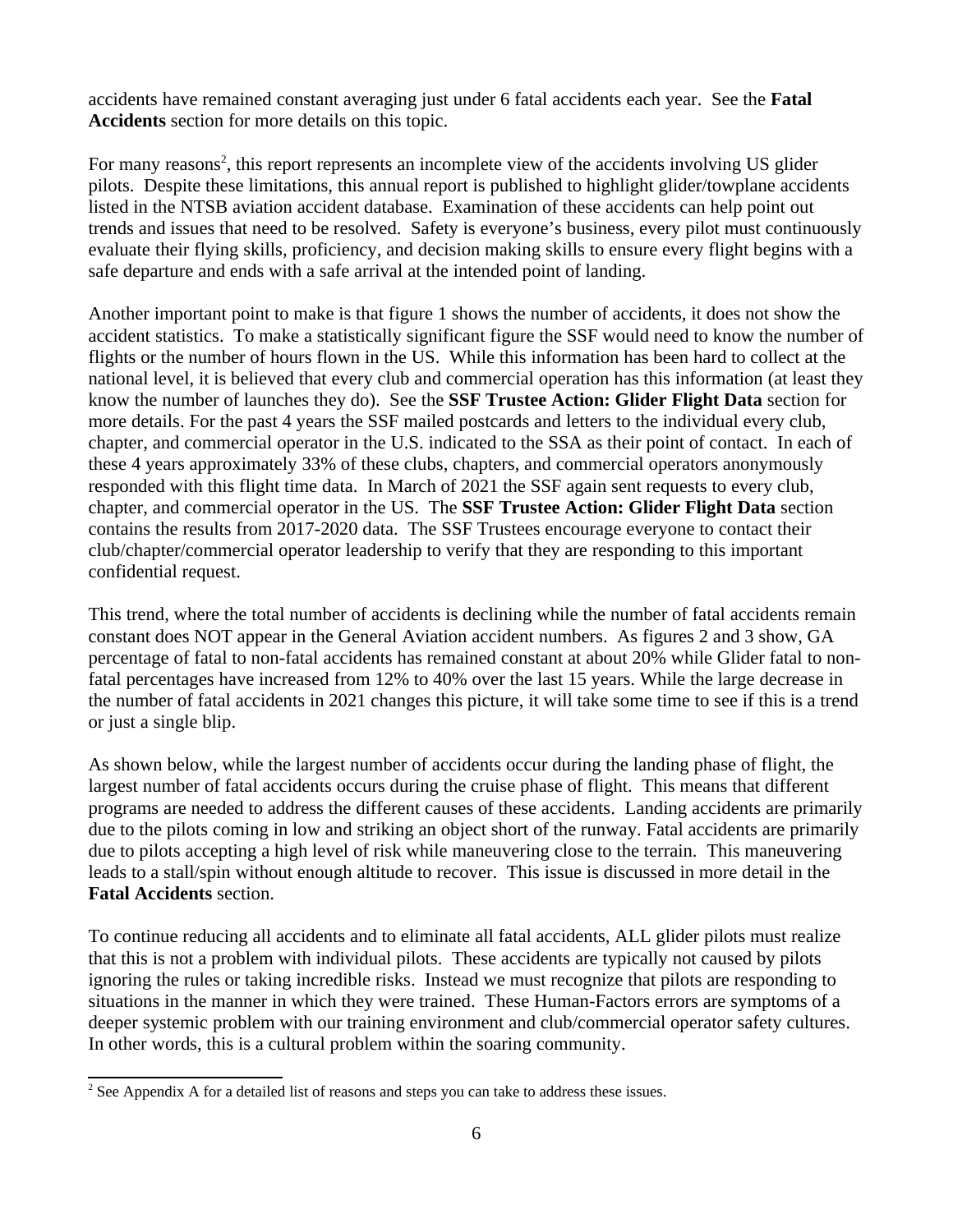

**Figure 2: Percentage of fatal to non-fatal accidents in GA**

For the past few years the SSF has been promoting the use of Scenario Based Training (SBT) as a viable method for establishing and maintaining a strong safety culture. The use of SBT in primary training establishes a habit pattern that new pilots will adopt and use throughout their aviation career. The use of SBT with rated pilots during flight reviews and spring check-outs will help them understand how risks are evaluated and mitigated. The more flight instructors use SBT the better we will all be in the soaring community. Using SBT, you can help change the safety culture of your club or commercial operation, and help the SSA membership reach its goal of zero fatal accidents each year. For more details see the **SBT training** section later in this report.



7 **ure 3: Percentage of fatal to non-fatal accidents in Gliding**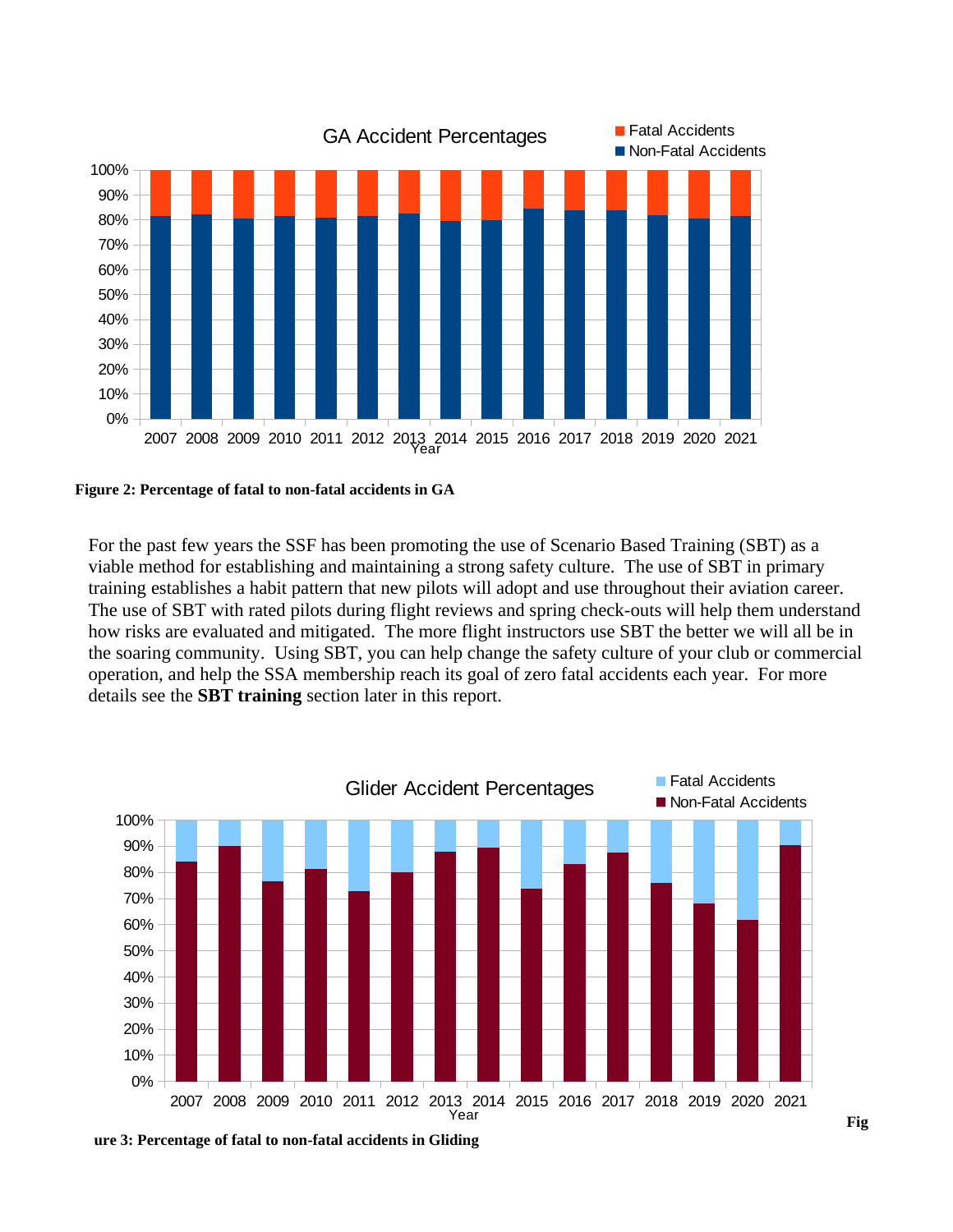# <span id="page-8-1"></span>**FY21 ACCIDENT SUMMARY**

## <span id="page-8-0"></span>*Number of Accidents*

For the twelve-month period ending October 31, 2021, nineteen (19) gliders, three (3) motorgliders, and one (1) towplane, were involved in twenty-two (22) separate accidents meeting the reporting requirements of NTSB Part 830 of the Code of Federal Regulation. A mid-air collision between 2 gliders accounts for the discrepancy between 23 aircraft and 22 accidents. This represents no change in the number of accidents reported during the previous 12 month reporting period. The five-year average for the FY17 – FY21 reporting period is 23.8 accidents per year, representing a 2.5% increase in the average number of accidents from the previous five-year period.

While the average number of accidents per year has shown a steady decline since 1981 (averaging 45.6/year in the 80's, 38.6/year in the 90's, 33.5/year in the 00's, 25.5/year for the 10's, and 22/year so far this decade) the number of accidents each year remains too high. During this same period, the average number of fatal accidents has remained nearly constant, at just under 6 per year and is definitely too high. In the FY21 reporting period two (2) accidents resulted in fatal injuries to pilots. In addition, ten (10) pilots and one (1) passenger received serious injuries while eighteen (18) pilots or passengers received minor or no injuries in these twenty (20) non-fatal accidents



Figure **4 Number of accident, 5 year average 2017 - 2021**

Figure 4 shows the number of accidents that occurred in each year (green bar), the 5 year moving average that covers the noted year and the 4 previous years (red bar), and the long term average from 1981 to the listed year (yellow bar).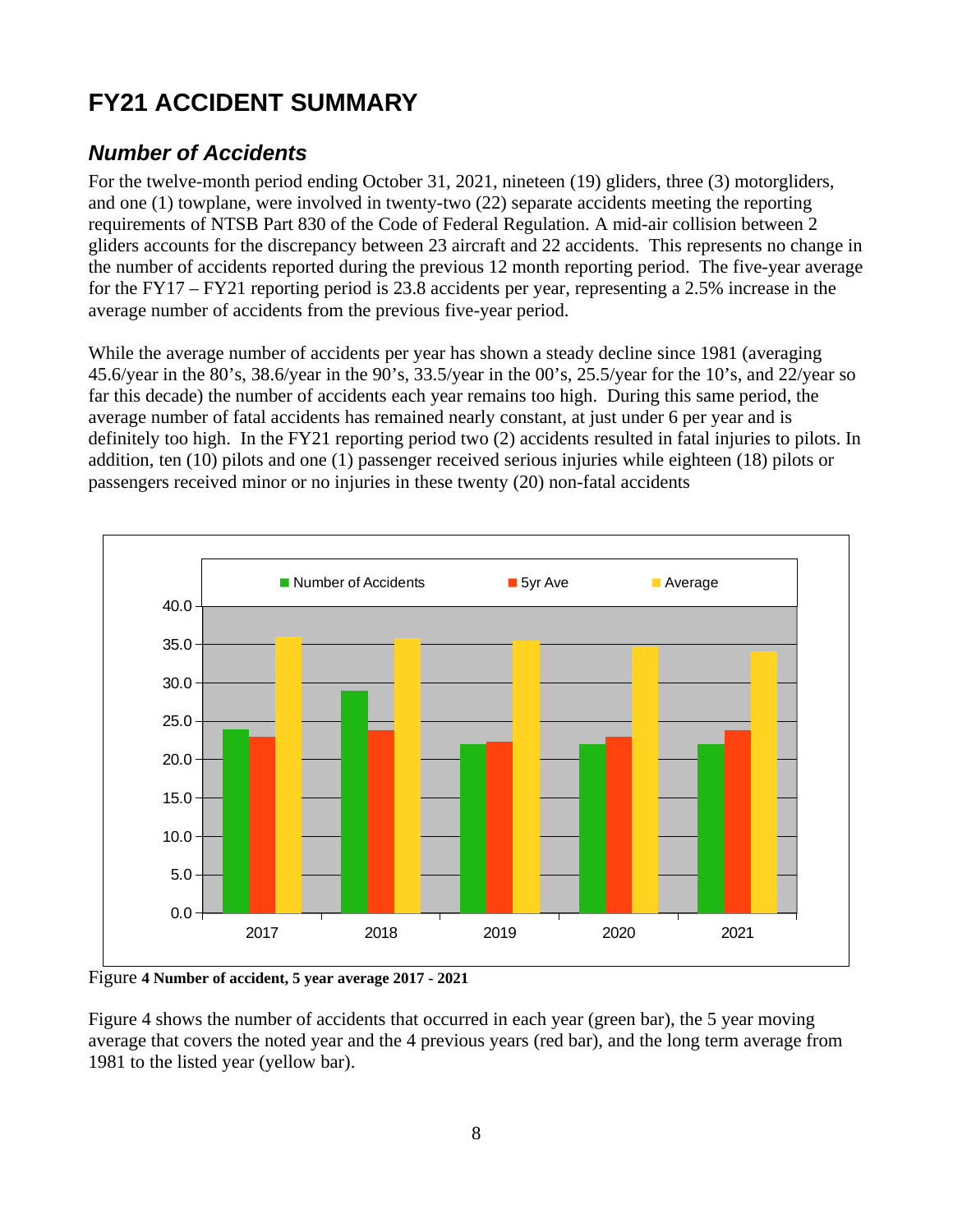## <span id="page-9-0"></span>*Phase of Flight*

The number of accidents that occur during the approach and landing phase of flight again surpasses those recorded during any other phase of flight. For the FY21 reporting period, approach and landing accidents were  $45\%$  of the total number of accidents reported for the year<sup>[3](#page-9-1)</sup>. Continuing the historical trend, just under half (40% or 4/10) of the landing accidents occurred when the pilots attempted an offairport landing while the remaining accidents (60% or 6/10) occurred while landing at an airport. Historically landing accidents contribute to the largest number of accidents year in and year out.

Takeoff accidents accounted for 18% of the number of accidents in this reporting period, meaning that 63% of the number of accidents occurred during the takeoff or landing phase of flight. The NTSB data show that remaining 37% of the accidents occurred while the glider was in cruise flight (5%) or for unknown reasons (32%). These percentages match quick well with the longer term averages as show in figure 5.



It should come as no surprise that a majority of accidents occur during the takeoff and landing phase of flight, where the tolerance for error is greatly diminished and opportunities for pilots to overcome errors in judgment or the use of poor decision-making skills become increasingly difficult. Pilots need to become proficient in dealing with launch emergencies. Having a pre-planned set of actions that they will execute if the launch starts to go wrong. Pilots should conduct a proper pre-launch written checklist and use a pre-launch briefing to mentally prepare for contingencies.

<span id="page-9-1"></span> $3$ This is the percentage of the accidents that the NTSB has completed investigating and has released a probably cause.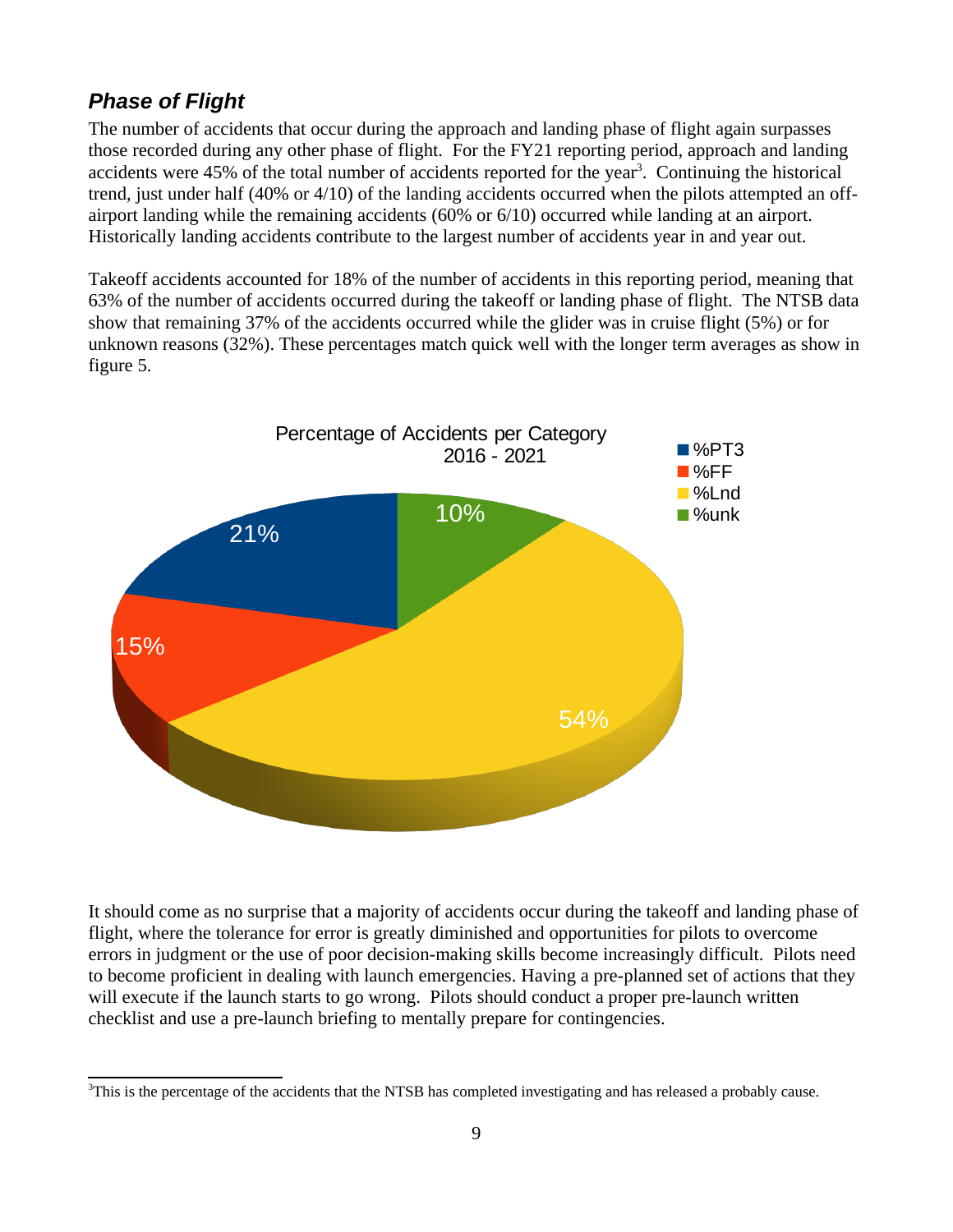Take-off scenarios can help students and pilots mentally walk though numerous potential launch failures. What would you do if the launch failed while the glider was still on the ground, just lifting off, somewhere above 500 ft, or just prior to release? What would you do if the towplane pilot fanned the rudder during tow (*Check Spoilers!*)? How would a cross-wind affect the towplane and glider (*weather-vane on the ground, drift downwind in the air*), or what would you do in the self launching glider who's engine just sputtered (*pitch to a best glide speed attitude*)? Can you explain to your instructor why these answers are correct? How can you and your instructor develop a realistic scenario to safely practice these potentially hazardous events (*use Condor*)? NTSB accident reports are also an excellent resource for creating these scenarios. Remember, the better the learning the more the pilot will get out of the training. See the **Launch Accidents** section for more details on how to deal with launch failures.

Figure 5 shows the percentage of accidents that occur in the various phases of flight over the past 6 years. TO/Tow accidents are classified as those where a Premature Termination of The Tow (PT3) event occurred ending the tow before the time/altitude the pilot intended when the launch began. Landing accidents are classified as those where the pilot is clearly attempting to land, eye witness reports or other indications such as a retractable gear being extended or GPS trace data are used to validate this decision. Cruise accidents are classified as those where the pilot had released as intended, and it is not apparent that there was an intent to land. Unknown accidents are classified as such by NTSB reports providing little or no factual data or where no probable cause has been determined.



As shown in figure 5, the largest number of soaring accidents occurs during the landing phase of flight. However, Figure 6 shows an entirely different picture when just fatal accidents are considered. It may surprise SSA members to learn that more fatal accidents occur during the cruise phase of flight than during the landing phase of flight. Table 1 shows the number of fatal and non-fatal accidents for the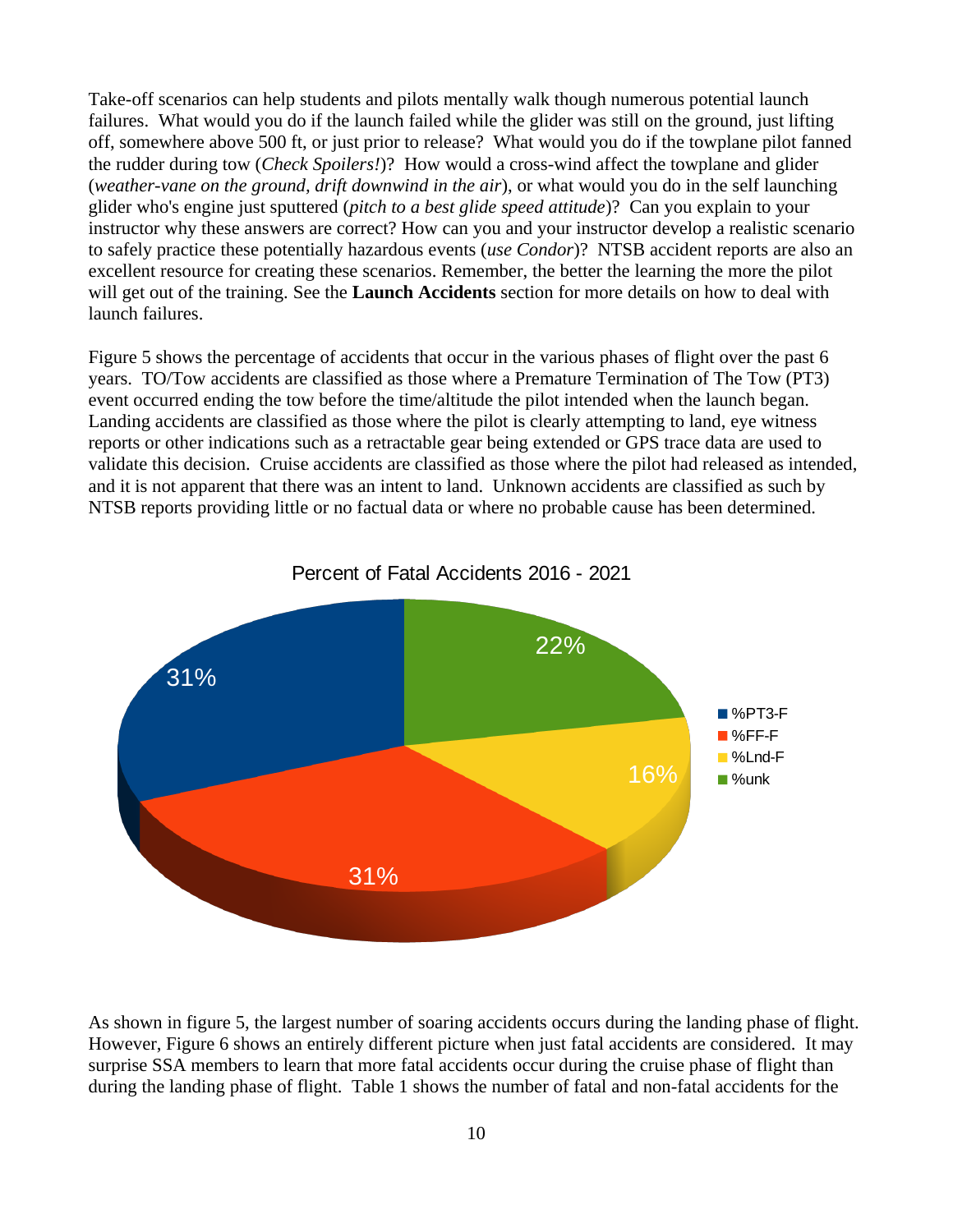years 2016 – 2021. The suffix notation "-F" (fatal) and "-NF" (nonfatal) is attached to each of the 3 major phases of flight Launch (PT3), Cruise (Free Flight - FF), Landing (Lnd), and Unknown (Unk). Accidents during ground handling are not broken out, but are included in the totals. Table 1 shows the same information as was found graphically in Figures 5 and 6, Note that 50% of the cruise flight accidents that result in fatal injures compared to 36% during the launch phase and 7% during the landing phase of flight in this 6 year period.

|              | PT3-NF | PT3-F | FF-NF | FF-F           | Lnd-NF | $Lnd-F$  | Unk-NF        | Unk-F | Total |
|--------------|--------|-------|-------|----------------|--------|----------|---------------|-------|-------|
| 2016         |        |       | 3     |                | 10     |          |               |       | 18    |
| 2017         | 4      |       | 3     | $\overline{2}$ | 11     | $\theta$ | 0             |       | 23    |
| 2018         | 3      |       |       | 4              | 17     |          | $\mathbf{0}$  |       | 29    |
| 2019         | 3      |       |       |                | 11     | З        | 0             |       | 22    |
| 2020         | 3      | 4     |       |                |        |          |               |       | 22    |
| 2021         | З      |       |       |                | 10     |          | $\mathfrak b$ |       |       |
| <b>Total</b> | 18     | 10    | 10    | 10             | 68     | 5.       | 9             |       | 135   |

**Table 1: Number of non-fatal (NF) and fatal (F) accidents from 2014 - 2019**

Pilots need to recognize the risks of low altitude thermalling. Circling at low speeds in turbulent air close to the ground can easily lead to an unintentional stall or spin entry in many gliders. Recovery, even for a proficient pilot can be impossible. Pilots must also learn how to deal with problems and emergencies in the launch and landing phases of flight. The SSF Goal Oriented Approach, described below, provides guidance on how to plan and execute safe landings.

#### <span id="page-11-1"></span>*Launch Accidents*

Three (3) non-fatal and one (1) fatal aborted launch accidents, called PT3 (Premature Termination of The Tow) events, accounted for 18% of the FY21 accidents. Three (3) of the accidents involved the glider being aerotowed, while the fourth was a winch launch. Pilots can mentally prepare for a failed launch by developing a specific set of action plans to deal with several contingencies. The task is then to execute the proper plan at the proper time. Flight instructors should continue to emphasize launch emergencies during flight reviews, club check rides and initial flight training.

Soaring operations (clubs and commercial operators) should evaluate their training syllabus to ensure that this training is provided to both students and rated pilots. It should also be noted that just 'pulling the release' to simulate a rope break is not sufficient. Accident reports indicate that over 60% of PT3 accidents occur after the pilot intentionally pulled the release. In FY21 four (4) of these PT3 accidents occurred after some issue caused the pilot to lose control of the aircraft during the initial portion of the launch. Being prepared can help pilots better deal with these types of unexpected events. Instructors should evaluate and critique the pilots decision making skills in addition to the in-flight piloting skills.

#### <span id="page-11-0"></span>*Aerotow Launch Accidents*

The commercial pilot in a Mini-Nimbus was seriously injured, and the glider was substantially damaged after impacting a parked truck after dropping a wing during the take-off roll. The pilot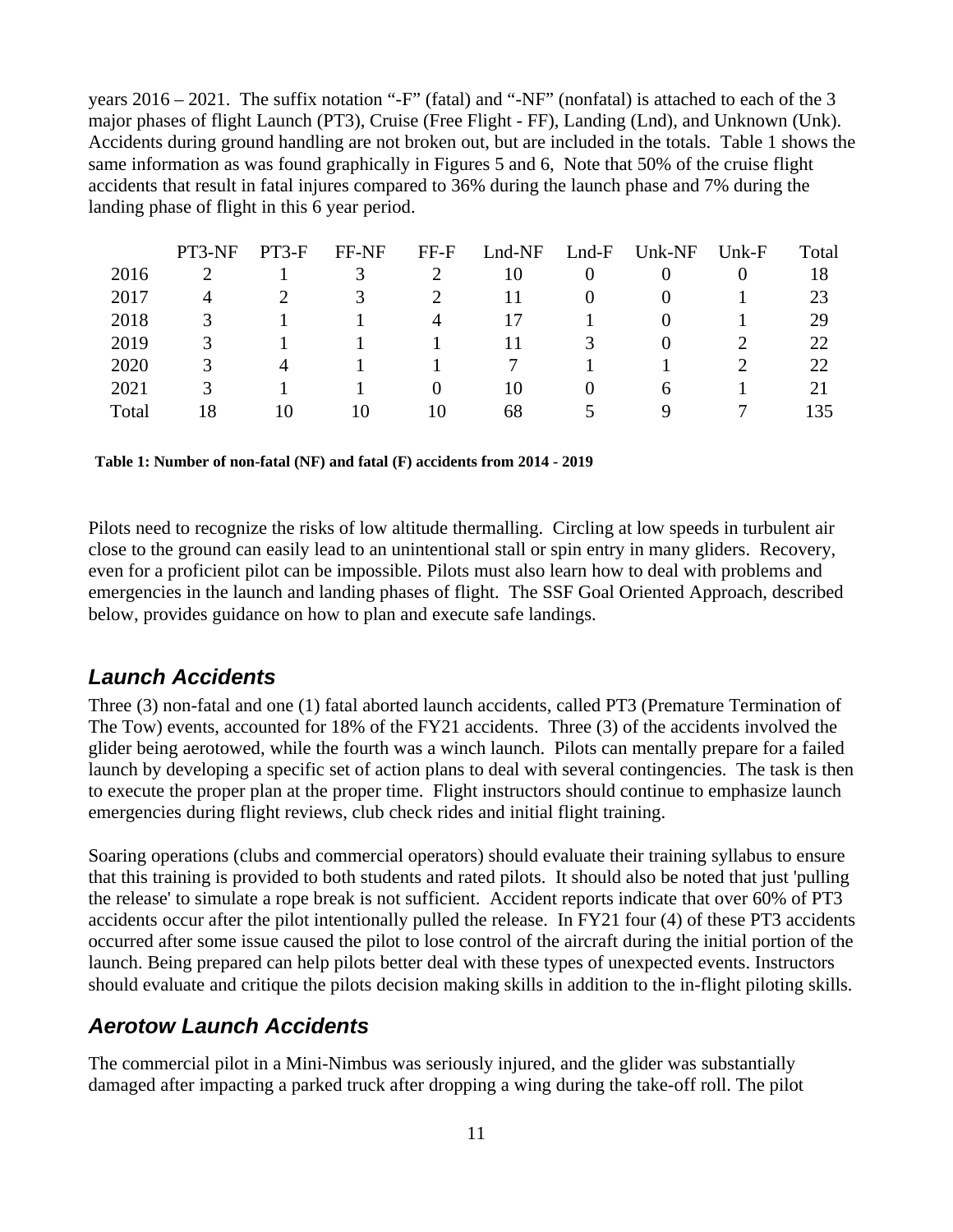reported that the left wing dropped and the glider departed the runway immediately after the launch started. His hand slipped off the release knob on the  $1<sup>st</sup>$  attempt, and he successfully released moments before impacting a truck that had been left parked by the side of the runway. The glider had traveled approximately 400 ft in under 10 seconds before the impact occurred. *NTSB ERA21LA156*



**Figure 7: Number of fatal and non-fatal launch accidents**

The pilot of a HPH 304S was seriously injured and the glider was substantially damage after aborting the aerotow launch about 300 ft AGL. The tow pilot reported that the glider unexpected released and then entered a left turn before landing in what appeared to be a wings level attitude. Examination of the glider revealed that the elevator push-rod located in the horizontal stabilizer failed due to corrosion. *NTSB CEN21LA346*

The fatal aerotow launch accident will be discussed below in the F**atal Accidents** section.

#### <span id="page-12-1"></span>*Ground Launch Accidents*

The student pilot was seriously injured while the flight instructor receive minor injuries when their IS-28B2 'Lark' impacted trees and terrain after a failed winch launch. The weak link broke about 800 ft AGL after the pilot exceeded the normal winch tow speed. The instructor then maneuvered the glider for a normal landing. During the base/final turn the glider stalled and entered a spin from which the instructor was not able to recover. *NTSB CEN21LA226*

#### <span id="page-12-0"></span>*Self-Launch Accidents*

There were no self-launch PT3 accidents reported in the FY21 reporting period.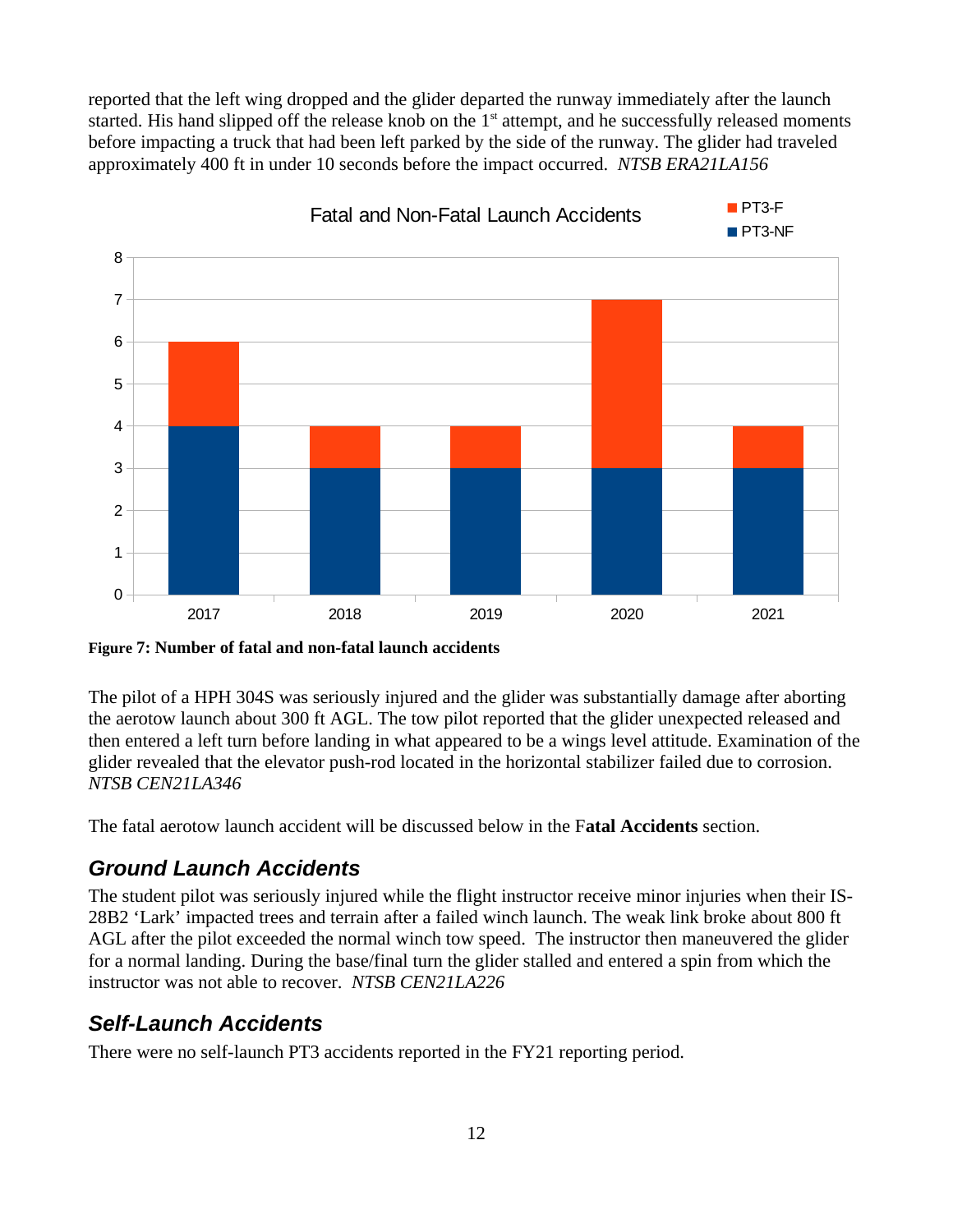### <span id="page-13-0"></span>*Towplane Accidents*

There was one (1) towplane accident reported in the FY21 reporting period. The details are found in the **Accidents involving Tow Aircraft** section.

As can be seen by the above accidents, every pilot should be prepared for a failed launch. This includes making sure the launch area is free of obstructions, the aircraft is properly assembled and rigged, the pilot/passenger is briefed on possible actions, a proper written pre-launch chedklist has been completed without interruption, and the pilot is operating within their abilities. Every glider pilot must have a predetermined plan of action that can be executed immediately if the launch does not go as planned.

When practicing emergency procedures pilots should consider all factors such as wind, terrain, density altitude, glider and towplane performance. An exact plan of action should include how the towplane will maneuver, stay on the extended runway centerline or drift downwind after clearing obstacles to give the glider pilot a more direct turn into the wind. While altitude is important the lateral position is also important as a low climb rate or terrain features may place the glider in a position where a safe return to the runway is not possible.

It is also important that the glider has sufficient airspeed to safely maneuver for the intended landing. The pitch attitude of a launching glider (regardless of launch method) is not the pitch attitude that must be achieved once off tow, or when the engine is stopped. The immediate pilot action must be to establish the proper nose low pitch attitude and then wait several seconds to ensure that the proper airspeed has been obtained. Only then can any turn be made. Pilots who make an immediate turn without ensuring the proper pitch attitude and airspeed are at high risk of a stall/spin accident.

It is also desirable to perform any turns with as much altitude as possible. This means the pilot should consider an initial turn away from the extended runway centerline to give the glider turning room so a final turn will allow the glider to roll out on the runway centerline avoiding a final alignment turn much closer to the terrain. Finally the pilot must be prepared to change plans and make a safe off-airport landing if it becomes clear that making the runway is no longer an option.

Once a decision to abort the launch is made and a decision to turn back toward the field is made, the most important task to concentrate on is the **quality** of the turn, pitch attitude and proper coordination. **MAINTAIN THE PROPER PITCH ATTITUDE (AIRSPEED) AND MAKE A COORDINATED TURN!**

Using SBT techniques pilots can be taught to deal with these situations. Pilots and instructors can practice these scenarios at a safe altitude and with the full knowledge and involvement of the tow pilot. Using a guided discussion format the instructor can ensure the pilot recognizes all of the internal and external factors that must be accounted for. The pilot and instructor should then develop an initial plan to safely practice this maneuver. With this initial plan in place, the pilot and instructor must then talk with the tow pilot to get agreement between all 3 pilots that the plan can be safely executed. The final step is to fly this flight. The instructor can now evaluate the glider pilots flight skills and his/her decision making skills.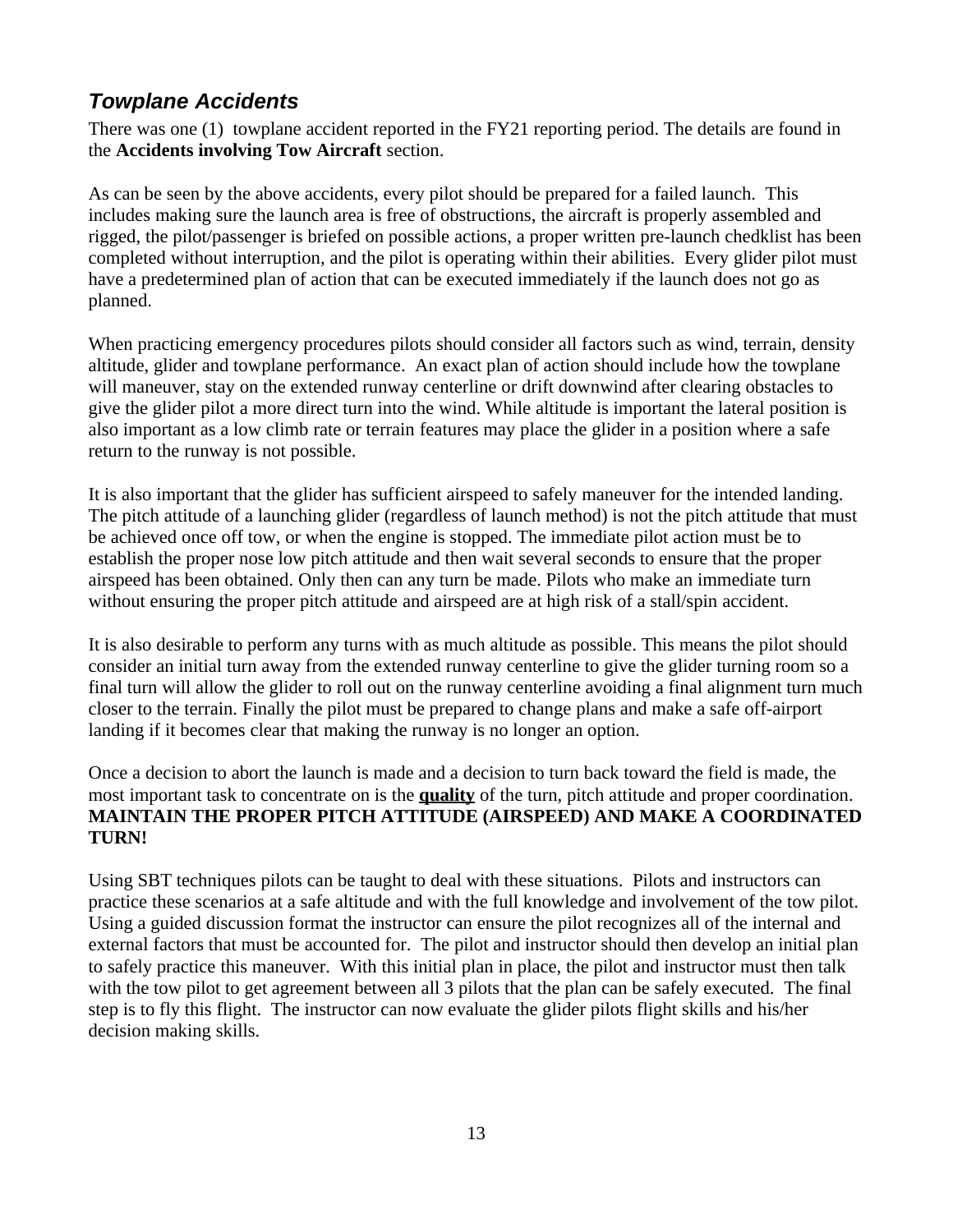All tow operations need to have a Standard Operation Procedure for tow. This SOP should define the normal tow procedures and set the expectations for both the glider and towplane pilots. Any deviation from these SOPs needs to be communicated between both pilots before the launch begins. Abnormal operations like holding the towplane in ground effect before zoom climbing at the end of the runway need to be completely discussed before the launch begins. Failure to do so leaves the glider pilot in a difficult situation not knowing if the towplane is having a performance problem or if both aircraft will clear any obstacles off the end of the runway.

Finally, but most importantly, it is critical for pilots to understand that a pilot's most basic responsibility is control of the aircraft. Loss of Control is the leading cause of fatal Glider and General Aviation accidents in the US. Remember, Regardless of the circumstances, **FLY THE AIRCRAFT!!**



**Figure 8: Cruise Flight Fatal and Non-Fatal Accidents in FY21**

#### <span id="page-14-0"></span>*Cruise Flight Accidents*

There was one (1) non-fatal cruise flight accidents reported during the FY21 reporting period.

The pilot of a ASW-20C and the pilot of a ASW-27 were both seriously injured and both gliders were substantially damaged following a mid-air collision. The plot of the ASW-20 reported seeing the ASW-27 about to pass in front of him traveling right to left. His attempt to avoid a collision by entering a steep dive, failed and the impact rendered both gliders unflyable. Both pilots exited their respective gliders by parachute. Both gliders were FLARM equipped but the ASW-27's system was inoperative awaiting the annual software update. *NTSB WPR21LA040*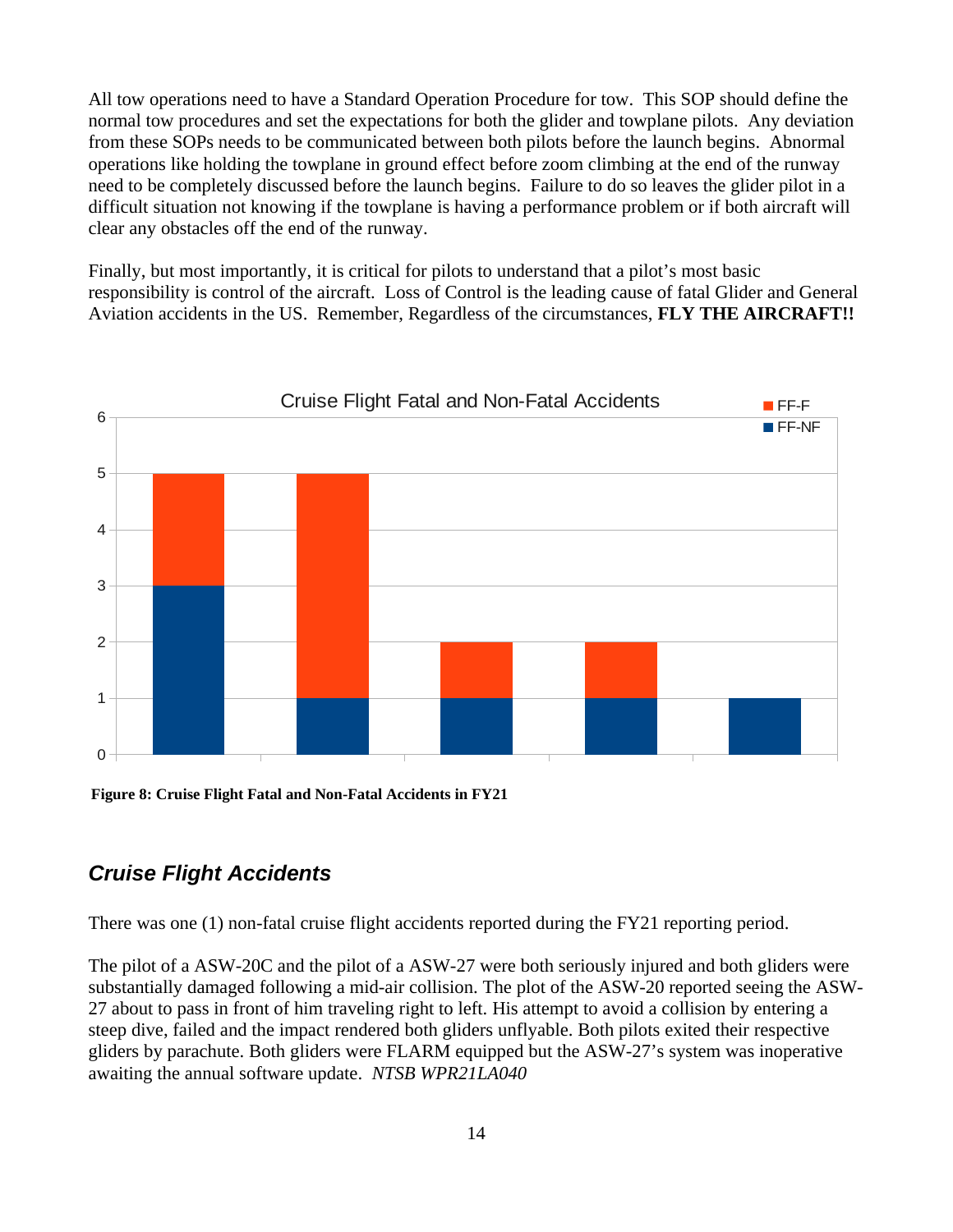## <span id="page-15-0"></span>*Landing Accidents*

Accidents occurring during the landing phase of flight again accounted for the majority of injuries to pilots and damaged or destroyed gliders. During the FY21 reporting period, gliders hitting objects on final or during the landing roll accounted for the majority of the landing accidents. Continuing a historical trend, over half of the landing accidents (60%) occurred while the pilot was landing at an airport. The remaining 4/10 accidents occurred while the pilot was making an off-airport landing.



Figure 9 shows the total number of landing accidents from 2017 – 2021 broken down by fatal and nonfatal accidents. This figure shows that the majority of landing accidents do not result in fatal injuries to the pilot. A deeper analysis of the landing accidents in FY21 indicate pilots continue to strike objects during the final approach (2 accidents) or while on the ground roll (4 accident). See figure 10 for a complete breakdown of landing accident factors.

During the FY21 reporting period ten (10) non-fatal landing accidents met the reporting requirements of NTSB part 830. The NTSB reports indicate that one (1) student pilot, three (3) private pilots, two (2) commercial pilots one (1) ATP rated pilot, and three (3) CFI-G rated pilot were involved in these accidents.

The private pilot in a Libelle 205 received serious injures while the glider was substantially damaged after it struck a tree while turning to final. The pilot reported that during the flight the glider descended to 1,500 ft AGL and the pilot was unable to find the glider port. At an altitude of 1,100 ft AGL the pilot began searching for a suitable field to land in. A witness reporting seeing the glider clip the top of tree before colliding with the ground while on final to the field. *NTSB ERA21LA089*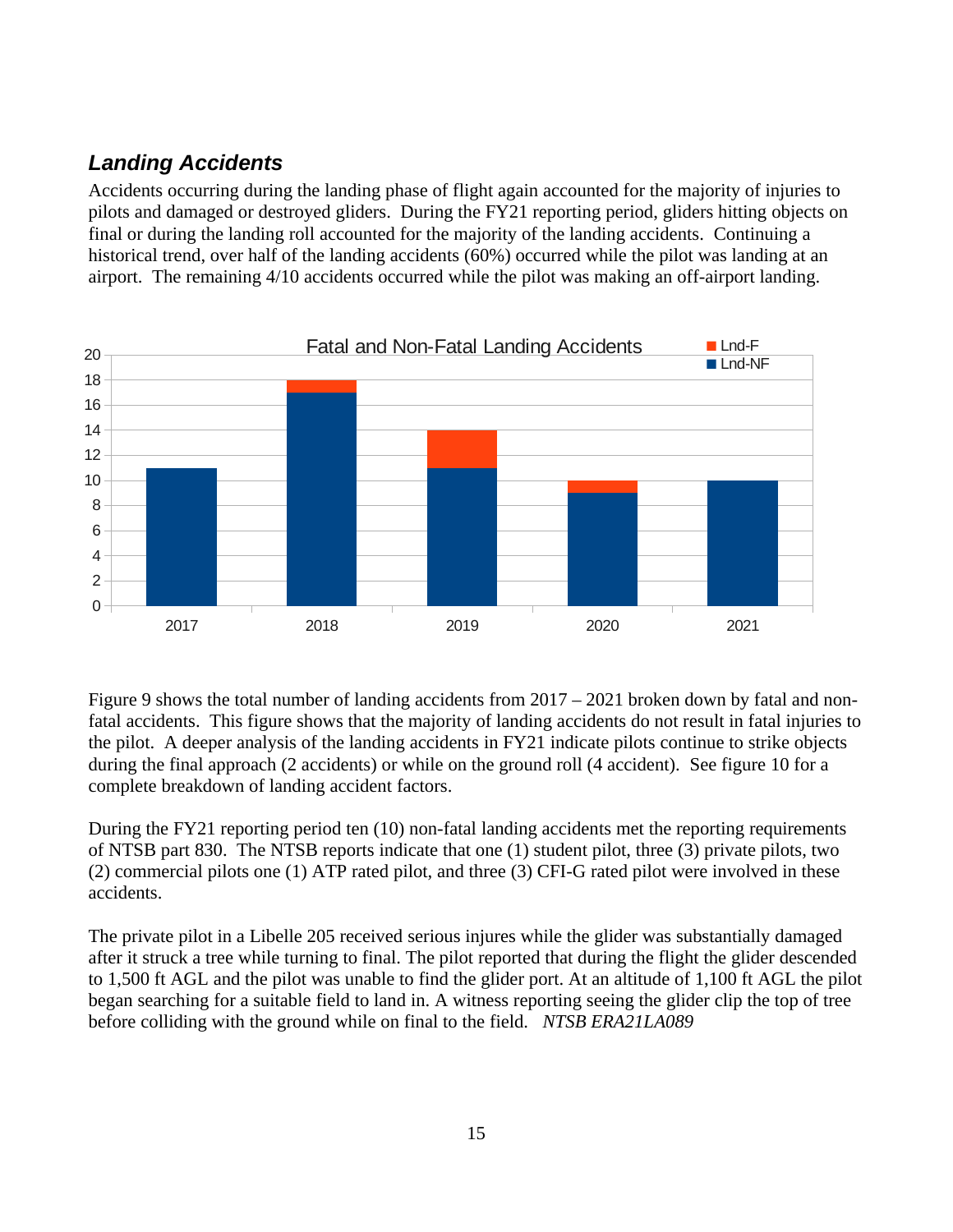

#### **Figure 10: Reported factors in landing accident**

The private pilot in a SGS 1-35 was not injured while the glider was substantially damaged after it impacted terrain next to the airport runway. The pilot reported that he was making his  $1<sup>st</sup>$  landing at a new airport and was distracted by a number of factors (right hand pattern, other traffic, and unfamiliar environment). He overshot the turn to final and wound up low with rising terrain blocking his sight to the runway. He forced the glider onto the ground to avoid colliding with a building, landing hard and ground-looped coming to rest in a large ditch. *NTSB CEN21LA281*

The commercial pilot of a HPH 304CZ glider received minor injuries while the glider was substantially damaged after striking a tree during the landing roll. The pilot reported that he was unable to find lift and could not glide to an airport. The glider landed successfully in a valley clearing and the right wing struck a tree during the landing roll. *NTSB WPR21LA235*

The student pilot of a Blanik L-23 glider was not injured while the glider was substantially damaged after striking a runway light and drainage culvert. The pilot reported that he while on final he developed a cramp in his right leg, leading to a high descent rate and hard landing. After touchdown the pilot lost control of the glider and veered off the left side of the runway striking a light and drainage culvert with the right wing. *NTSB ERA21LA242*

The CFI and student were not injured but the SGS 2-33A was substantially damaged while landing. The instructor reported while on final a gust of wind displaced the glider to the left of their intended centerline. Seeing another glider parked on the side of the runway, the pilot landed diagonally, lost control and ground looped causing damage to the fuselage and both wings.. *NTSB ERA21LA244*

The CFI in a Grob 103 Twin II received minor injuries while the student was not injured and the glider was substantially damaged after it struck a barbed wire fence while landing. The instructor reported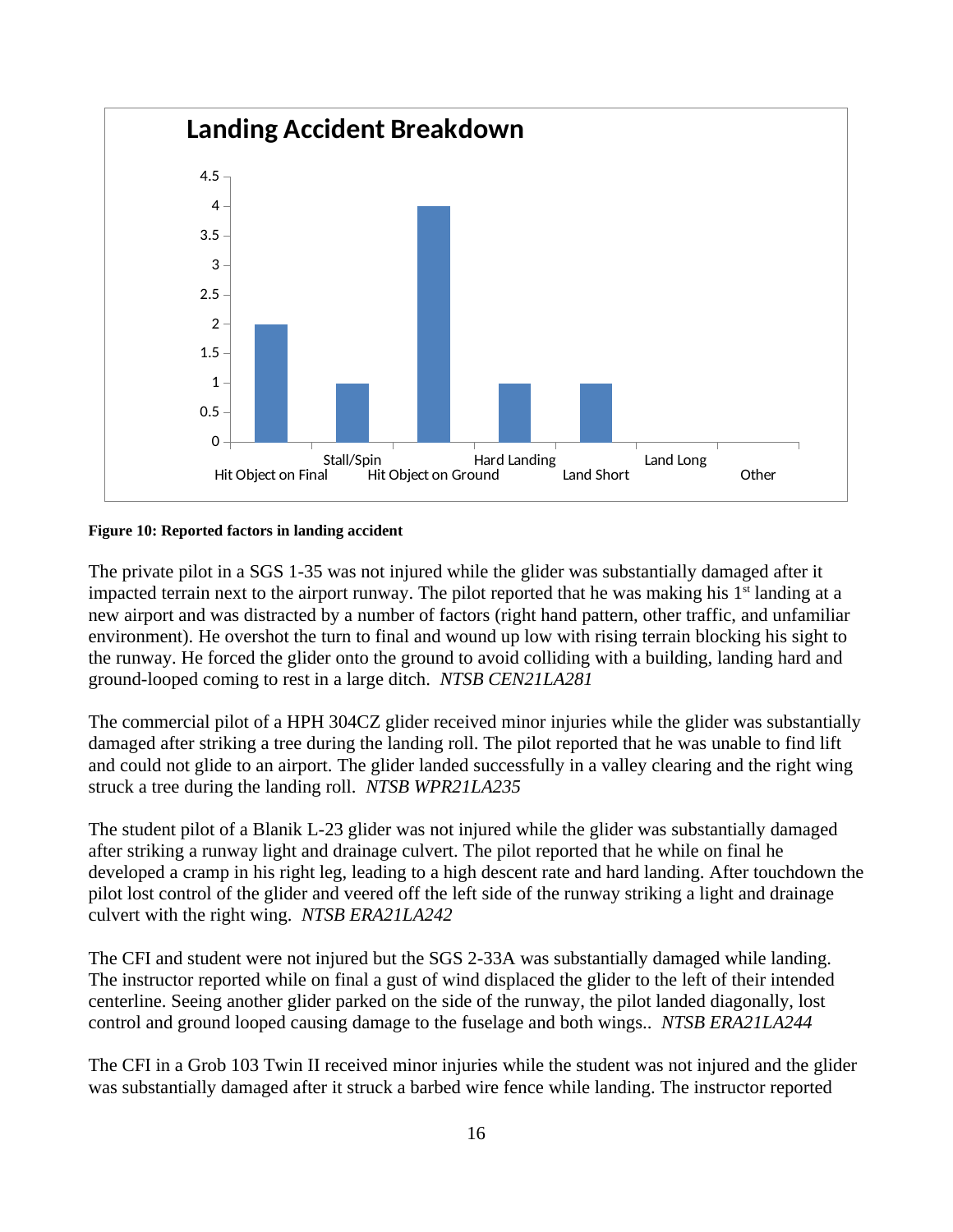that the glider had descended to a point where a return to the airport was not possible so he selected a landing site north of a local reservoir. The pilot did not see any obstacles while on downwind, however during the landing roll the glider collided with a barbed wire fence damaging the right wing and rear canopy. *NTSB WPR21LA290*

The CFI in a Blanik L-23 glider was seriously injured while the student was not injured and the glider received minor damaged after a hard landing. The instructor reported that the student was attempting to land when he flared to a pitch high attitude causing the glider to stall several feet above the runway. The glider landed hard severely injuring the instructor. *NTSB ERA21LA327*

The commercial pilot in a SGS 2-32 was seriously injured while one of the two passengers was also seriously injured and the other was not injured while the glider was substantially damaged after it struck an iron post while making an off-airport landing. The pilot reported that the winds were stronger than predicted and he was not able to glide back to the airport on a sightseeing flight. The pilot determined that an off-airport landing was necessary and he picked a dirt road bounded by harvested fields for the landing. About 4 ft AGL while in the landing flare the left wing struck an iron post causing the glider to yaw and touch down going sideways. *NTSB WPR22LA007*

The private pilot in a Pipistrel Apis Bee motorglider was seriously injured and the motorglider was substantially damaged after impacting terrain. The pilot reported that he successfully landed the motorglider with engine expended and at idle power. The accident occurred on the next landing with the engine stowed. The pilot reported being high turning final, and using a combination of spoilers and slips to increase the descent rate. While over the runway and entering the  $3<sup>rd</sup>$  forward slip the glider stalled and impacted terrain. *NTSB ERA22LA025*

Even pilots on local flights should consider using good ADM/RM skills to consider the possibility of an off-airport landing. Picking a field that has sufficient length even when obstacles like trees and power lines exist is a primary task. Being able to judge the landing without reference to the altimeter and without reference to specific objects on the ground (e.g., turn base over the field where Joe's garage used to be) are essential skills all pilots need to develop.

Picking a landing field based on the ease of the retrieve vs the safety of the landing has lead to many accidents and incidents. It is always better to land and stop safely and then figure out how to get the glider next to the trailer.

Scenario based training techniques can be used to help pilots develop the necessary ADM/RM skills they need. In addition, the SSA ABC/Bronze Badge program can help all pilots develop the piloting skills needed to make off-airport landings. The Bronze Badge program requires the pilot demonstrate some soaring skills  $(2 - 2$  hour flights) and the landing skills (spot landings and landings without reference to the Altimeter). Talk to your clubs/schools SSA-Instructor (SSAI) to participate in this program and develop/demonstrate your skills.

Remember, that all skills atrophy if not used so practice them on a regular basis. Make every landing a spot landing. Don't allow yourself to simply 'stop somewhere on the airport'. Before launch, or before entering the pattern, pick a specific stopping spot on the runway. Then use the skills you developed during your primary training to land and stop at this spot. Talk to you instructor if you have trouble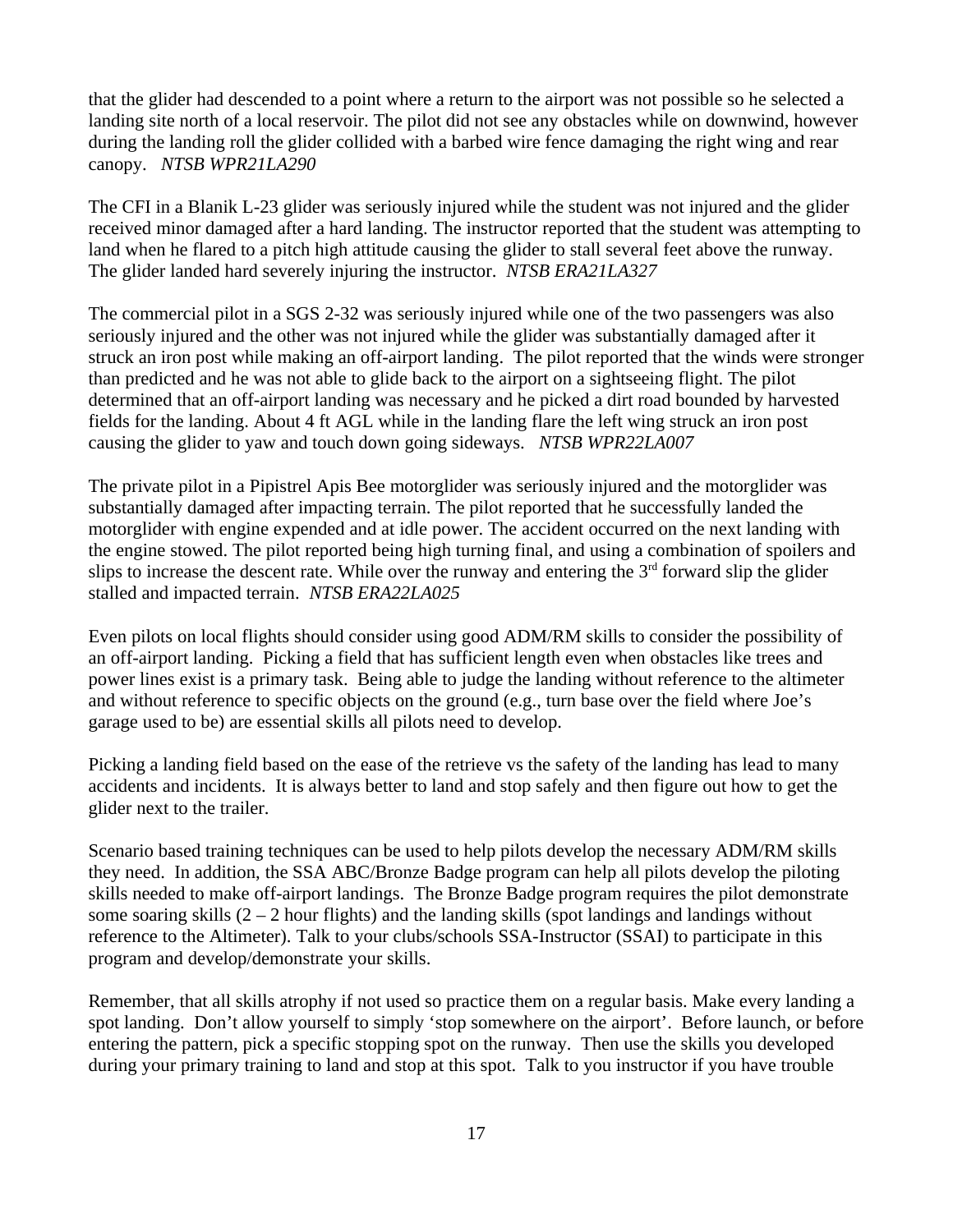accomplishing this task and re-develop these skills, remember you demonstrated them to the pilot examiner when you initially got your license.

Another fun way to practice is to hold a spot landing contest. Pick an afternoon when conditions are calm and put an orange highway cone on the runway. Give everyone a pattern tow and have classes for students, private, and commercial pilots. See who can get the closest without overrunning the cone. You may be amazed with the results.

#### <span id="page-18-0"></span>*Fatal Accidents*

Two (2) glider pilots were involved in two (2) fatal accidents during the FY21 reporting period. This represents a 75% decrease in the number of fatal accidents (2 vs 8) from previous reporting period. One (1) accident occurred during the launch phase of flight (auto-tow), one (1) and the remaining accident occurred for unknown reasons.



#### **Fatal Accidents 2017-2021**

**Figure 11: Number of fatal accidents, 5 year average, and average since 1987**

It should also be noted that this report continues showing the breakdown of fatal and non-fatal accidents in the launch, cruise, and landing phase of flight. Figures 7, 8, and 9 (above) show the number of non-fatal accidents (blue column) and the number of fatal accidents (orange column). The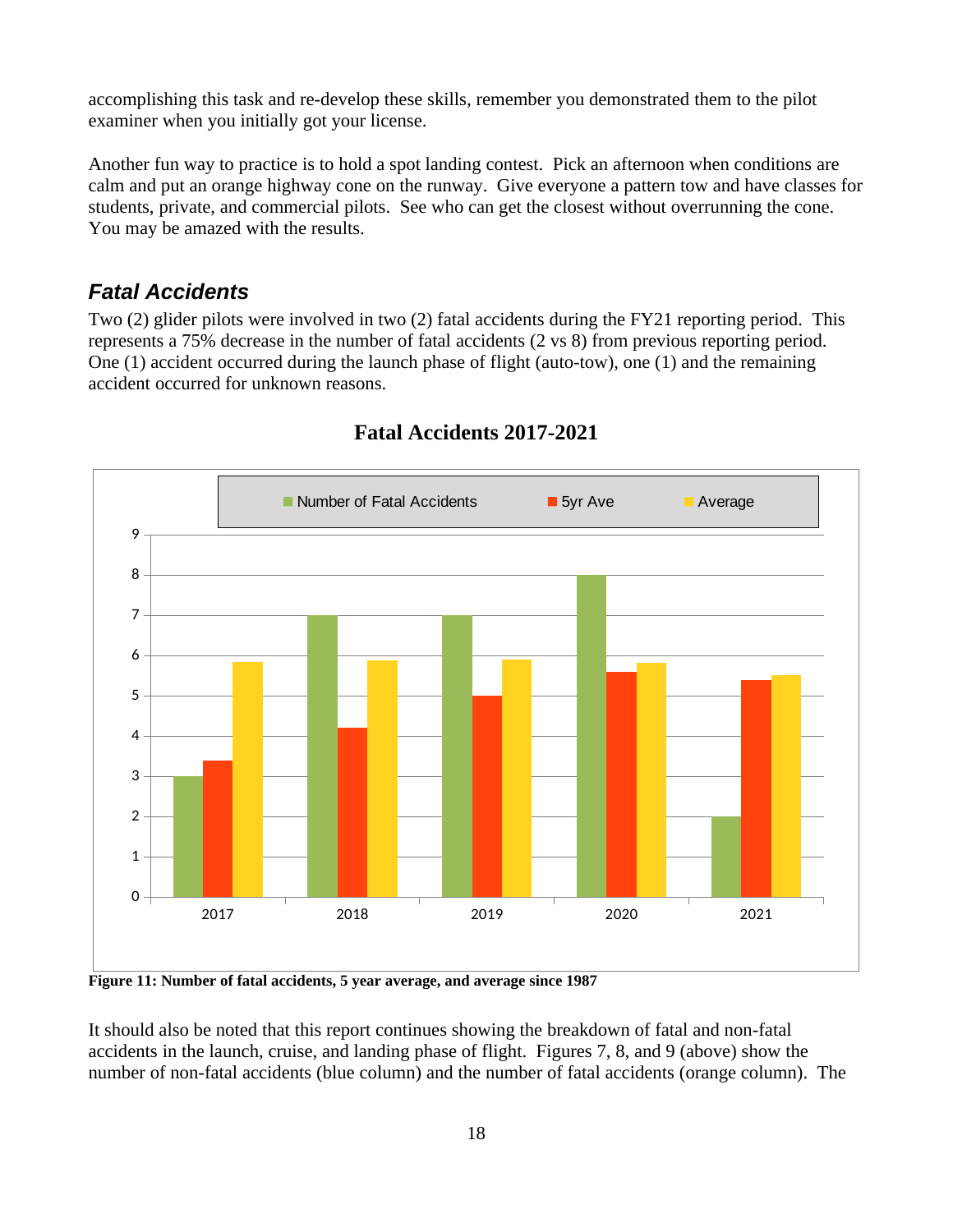total number of accidents is the sum of both fatal and non-fatal accidents. Figure 11 shows the number of fatal accidents in all phases of flight. The green bar shows the number of fatal accidents that occurred during that year, the red bar is a moving 5 year average, while the yellow bar is the average starting from 1987 to the year shown in the X-axis.

The NTSB is still investigating these fatal accidents and no probable cause has been issued for any of them. The reports below summarize the two (2) accidents that occurred during this reporting period.

The pilot of a SGS 1-35 was fatally injured after the glider impacted terrain following an aborted aerotow. Witnessed report seeing the glider release between 100 and 200 ft AGL before beginning a turn to return to the airport. The glider departed controlled flight and impacted terrain during this maneuver. *NTSB ERA21FA239*

The pilot in a Moni was fatally injured and the glider was substantially damaged after impacting terrain in a nose low attitude. Preliminary indications show that the impact is consistent with the glider entering a stall/spin condition for unknown reasons. *NTSB CEN21LA396*

For the five-year period 2017 – 2021, 28 pilots and 5 passengers received fatal injuries while soaring. This equates to a five-year average of 6.6 fatalities per year, a slight decrease in the number of pilots and passengers lost from the previous 5-year period. The data shows the long term average of 5.5 fatal accidents per year since the SSF began collecting fatal accident data in 1987. While the current 5-year average is down from the initial rate of 7.2 fatal accidents per year recorded in 1991 (1987-1991), the long-term trend is not encouraging. All glider pilots need to evaluate their skills and procedures with an eye toward determining how we can eliminate fatal accidents from our sport.

In 2011 the SSF began taking a closer look at fatal glider and tow-plane accidents. From 2002 – 2021 there were 104 fatal glider or tow-plane accidents in the US involving 110 pilots and 14 passengers in 110 aircraft (mid-air collisions account for the additional aircraft). The NTSB database contains a probable cause (PC) for 92 of these accidents leaving 12 still under investigation.



Percentage of Fatal Accidents 2002 - 2021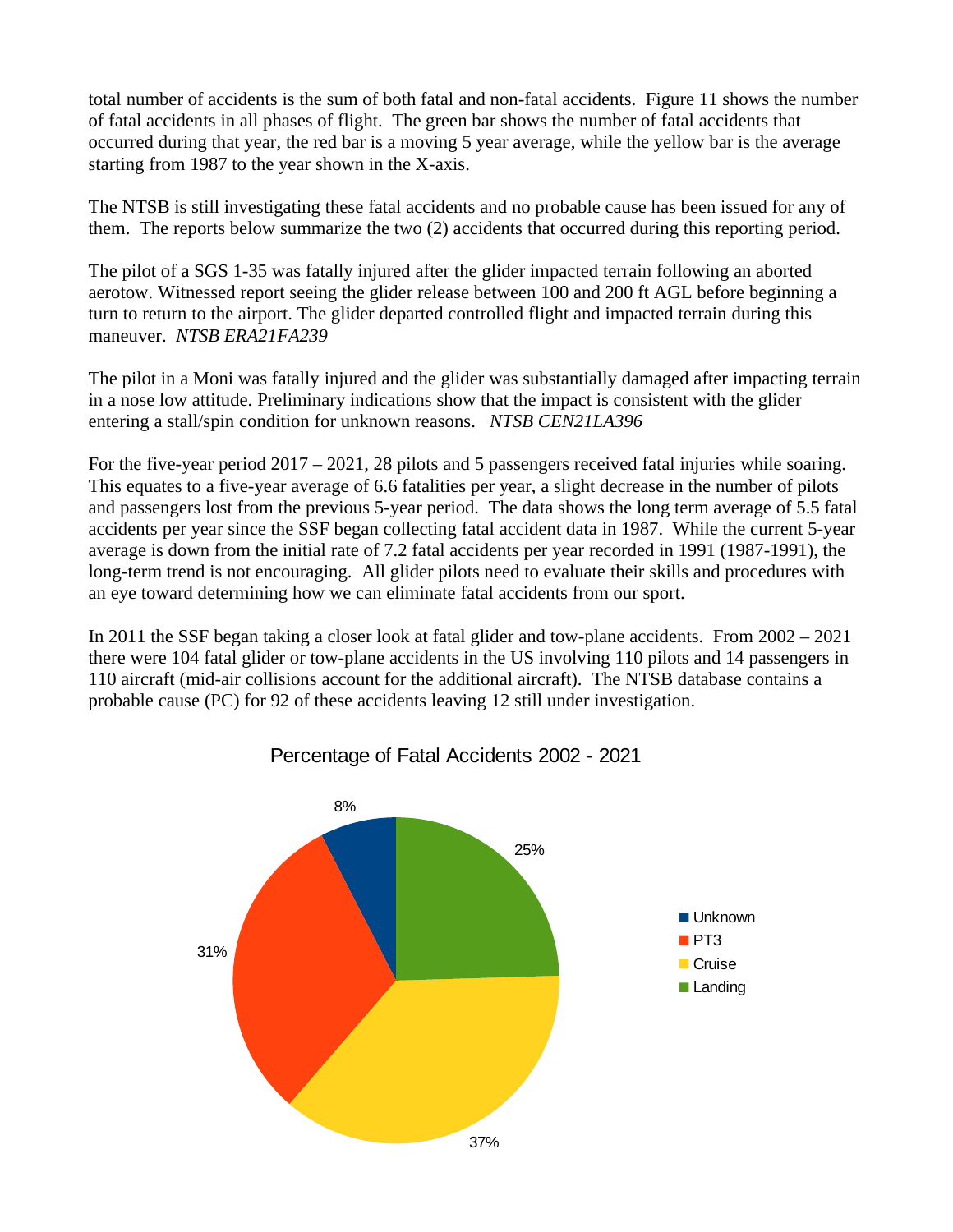#### **Figure 12: Percentage of Fatal Accidents in various phases of flight**

Figure 12 shows the percentage of fatal accidents in the 3 major phases of flight (launch, cruise, and landing) from 2002 thru 2021. It is instructive to compare these percentages to the percentage of accidents as shown in Figure 5. While the majority of accidents occur in the landing phase of flight and the fewest percentage of accidents occur in the cruise phase of flight, fatal accidents show a complete different trend. In this case fatal accidents occur most often in the cruise phase of flight with the fewest number of fatal accidents occurring in the landing phase of flight.

Figure 13, shows the breakdown of probable causes in 9 major areas, with a  $10<sup>th</sup>$  (no P.C. - Probable Cause) meaning the accident is still under investigation. It is informative to see that the majority of fatal accidents occur after the glider stalled and/or spun. As described later in this report, stall/spin recognition and recovery should be a major flight training activity.

The SSF Trustees will continue to work with the soaring community to find ways to eliminate fatal glider/tow-plane accidents.



#### Number of Fatal Accidents 2002 - 2021

**Figure 13: Number of fatal accidents by NSTB defined Probable Cause**

#### <span id="page-20-0"></span>*Damage to Aircraft*

A total of sixteen (16) gliders, three (3) motorgliders, and one (1) towplane received structural or substantial damage during the FY21 reporting period. While two (2) gliders were destroyed and one (1) received minor damage during accidents in this reporting period.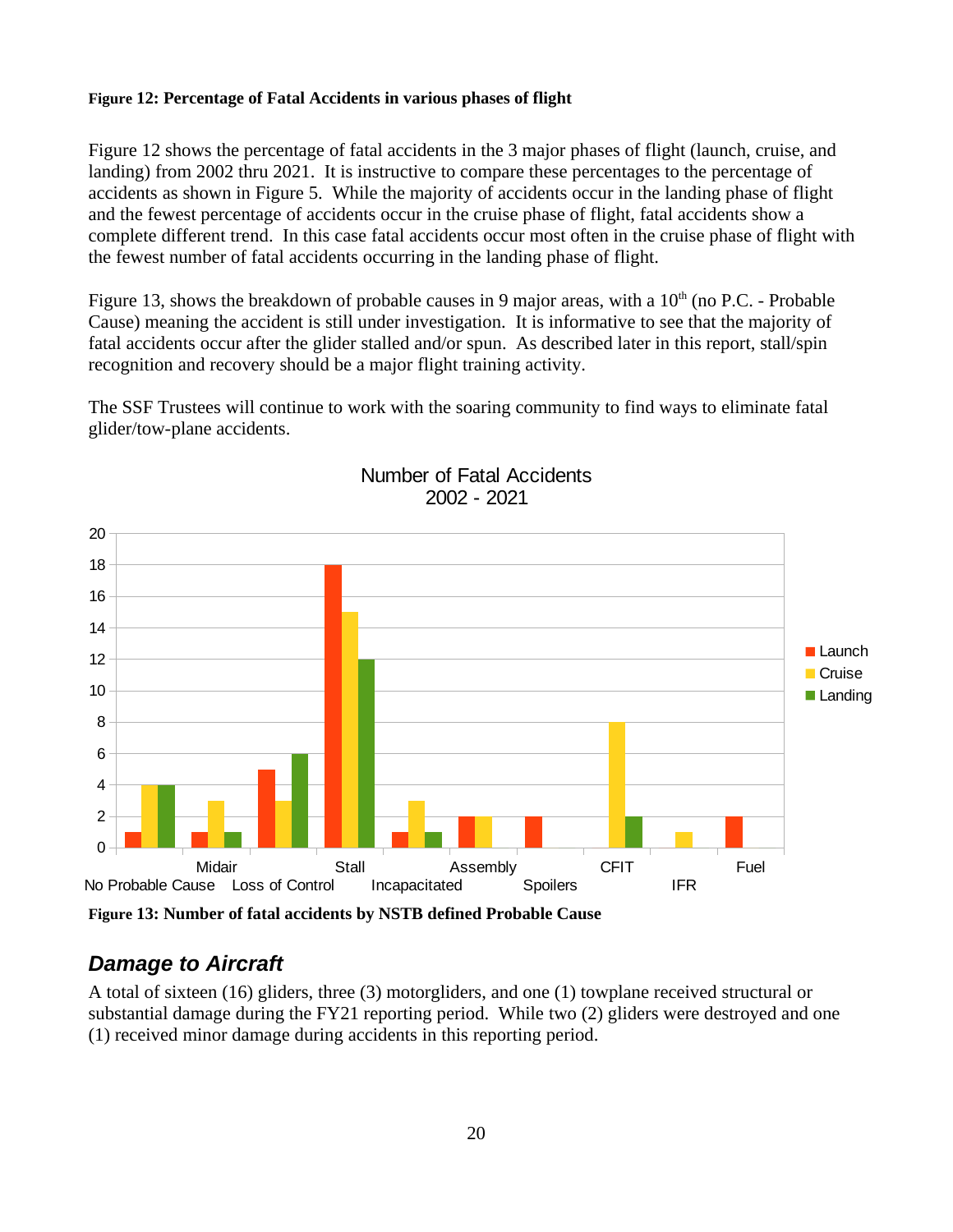The large number of damaged gliders has a significant impact on club and commercial operators flight operations. Not only is there the immediate issue of dealing with the injuries resulting from the accident but also the long-term impact cannot be forgotten. Typically the damaged glider will be out of service for several months while it is being repaired. During this time flight operations may be reduced or suspended if this is the operation's only glider. This can place a significant financial strain on the club or commercial operator and makes it harder for members or customers to obtain and maintain both currency and proficiency.

#### <span id="page-21-2"></span>*Auxiliary-Powered Sailplanes*

Three (3) gliders equipped with some kind of internal powerplant (gas or electric) were involved in accidents during this reporting period. In this report a glider that can self-launch, or simply sustain flight after a conventional glider launch has been completed is referred to as a motorglider. Details of those accidents are reported in the appropriate section (launch or landing) above.

It should be noted that in two (2) of these accidents the motorgliders had self-launched. The details of 1 accident can be found in the **Lsnding Accidents** section of this report, the other 2 and discussed in the **Accidents with no know cause** section.

#### <span id="page-21-1"></span>*Accidents Involving Tow-Aircraft*

The ATP rated pilot was not injured but the Pawnee towplane was substantially damaged after the right wing struck a berm during the landing roll. The pilot reported that there was significant play in the aileron control so the pilot stopped towing and investigated. Nothing apparent was found so the pilot began another tow. During this tow the control stick came out of it's holder. The pilot was able to return and land using power, rudder, and trim. During the landing roll the airplane ran off the side of the runway and the right wing struck a berm. *NTSB WPR21LA238*

#### <span id="page-21-0"></span>**Accidents with no known cause**

At the time this report was created there were seven (7) accidents entered into the NTSB database that do not contain enough information to determine why the accident happened. One of these resulted in fatal injuries to the pilot it is so noted in the **Fatal Accidents** section of this report.

The following accidents appear in the NTSB database:

- Piliatus B4 NTSB ERA21LA266
- $\bullet$  SGS 2-33A NTSB ERA21LA248
- SGS 1-26E NTSB ERA21LA276
- ASW 27-18 NTSB ERA21LA329
- SGS 2-33A NTSB ERA21LA330
- $\bullet$  Moni (F) NTSB CEN21LA396
- ANT 100 NTSB CEN21LA407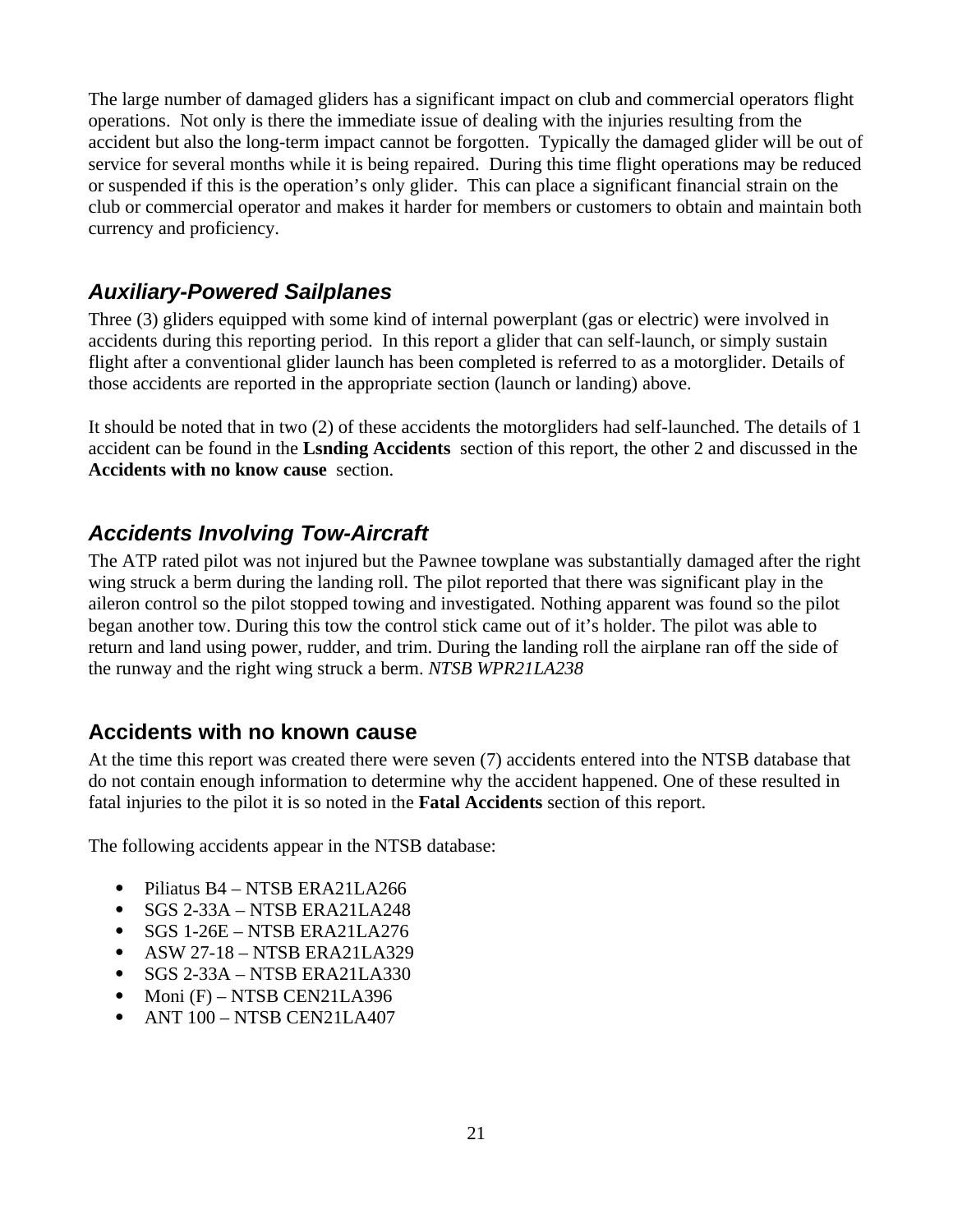## <span id="page-22-0"></span>*Accidents by SSA Region*

A comparison of the geographic locations of accidents in relation to SSA Regions tends to reflect the geographic distribution of the SSA membership. In general, those regions having the greatest populations of SSA members and soaring activity tend to record the highest numbers of accidents<sup>[4](#page-22-1)</sup>.



**Figure 14: FY21 and average Number of accident per SSA Region**

Figure 14 compares the number of accidents in each SSA region with the average number of accidents in that region during the previous 12 years (FY10-FY21). Figure 15 shows the same information for fatal accidents during the same periods.

As can be seen, accidents occur in all regions. Due to the different geography in the US, it is difficult to compare one region against the other. However, it is possible to see how each region compares to its historical trend. The intent of these graphs is to show how the current reporting period compares to the historical trend for each region.

A strong 'safety culture' is a large part of the solution to reducing the number and severity of glider and towplane accidents. Every pilot must continuously evaluate the ground and flight operations with an eye toward preventing incidents from becoming accidents.

<span id="page-22-1"></span><sup>4</sup> See Appendix A for more details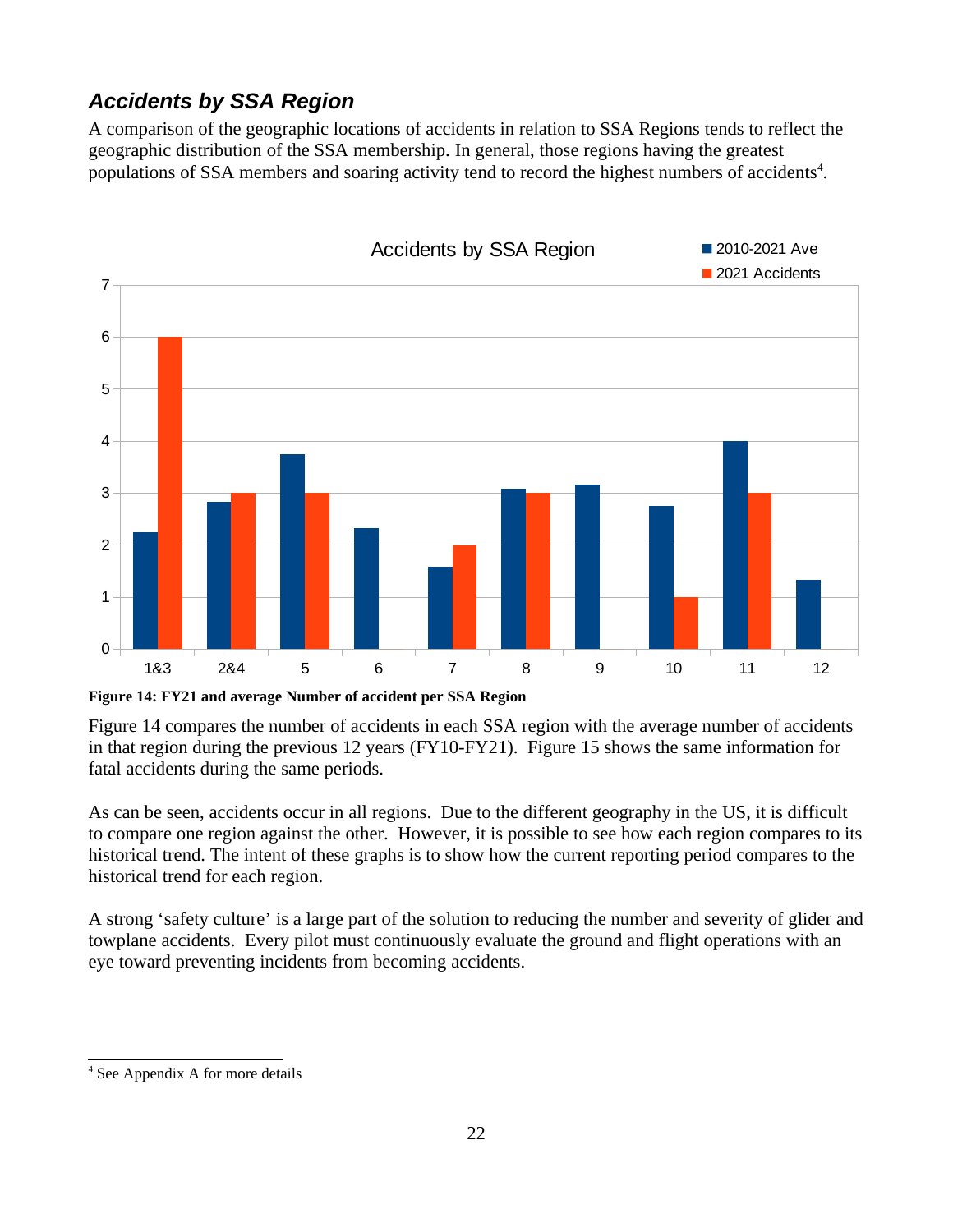

The SSF web site contains an incident reporting form (http://www.soaringsafety.org/incident.html) that individuals can use to anonymously report issues that might impact a pilot's or passenger's safety. The SSF will use this information to aid in identifying trends and to formulate procedures to assist pilots and instructors in preventing future accidents.

## Fatal Accidents by SSA Region 2010-2021 Ave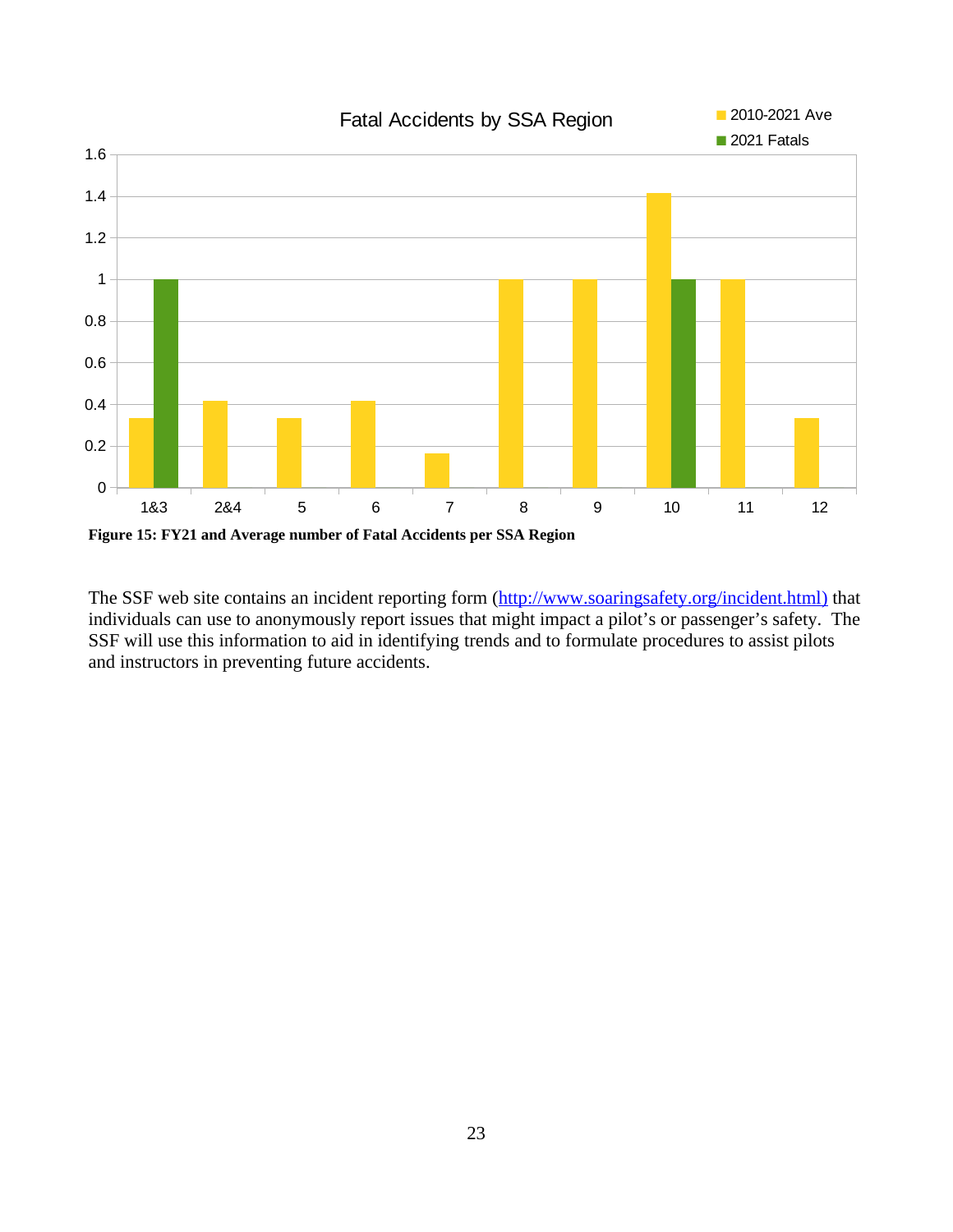# <span id="page-24-0"></span>**Flight Training and Safety Report**

The SSF generates this safety report based on data extracted from the NTSB aviation accident database. We also receive summary and trend information from the SSA's group insurance program. Slow, long term progress continues to be made. The number of claims rose 4% from last year, while the claims value fell about 20% even as more valuable gliders are being wrecked and damaged. Obviously that there are still more things we all need to do.

First and foremost, we all need to accept the fact that the causal factor behind most glider and towplane accidents is the Human Error factor. The question then is what does this mean?

In some cases it means that the pilot does not have the necessary skills to control the glider within certain parameters. An example would be failure to maintain a constant airspeed when making a steep turn. With instruction and practice the pilot can develop the skills needed to perform this maneuver.

In some cases it means that the pilot does not have the necessary aeronautical decision making skills (ADM) to recognize the risks that arise from a specific action. An example would be failure to pick and maintain the proper approach speed when landing into a decreasing headwind (a wind gradient). With instruction and practice the pilot can learn how to make the decision in order to make a safe approach and landing in these conditions.

In some cases it means that the pilot had the necessary skills and ADM knowledge, but failed to apply good Risk Management (RM) skills to mitigate those risks. An example would be that the pilot attempts to make a low altitude save because a landout and retrieve would mean getting home much later than expected.

In some cases it means that the pilot has succumbed to a condition known as 'Normalization of Deviance'. This means that the pilot has successfully gotten away with a risky behavior (e.g., climbing up from 600 ft AGL) so a new tolerance limit is set at a lower level (e.g., going down to 500 ft AGL is now acceptable).

Aviation safety experts consider the cause of an accident to be Human Factors when any or even all of these factors are at work. What is important to understand is, that with training and practice we can develop the skills to recognize when we are susceptible to falling into a Human Factors accident chain. Constantly practicing those skills can significantly reduce the accident rates in the U.S. Thus, building and maintaining a safety culture where everyone involved in the organization holds themselves and others to the standards agreed upon by those members is the best safety action you can take.

According to Sidney Dekker<sup>[5](#page-24-1)</sup> author of "The Field Guide to Understanding Human Error" we all need to accept the, apparently, radical view that simple human error is not the cause of an accident. Rather, the error is a symptom of a deeper problem (education, knowledge, and proficiency). If we accept this view, then we can begin to identify the underlying causes that lead to the accident and fix them.

<span id="page-24-1"></span><sup>&</sup>lt;sup>5</sup> Professor of Human Factors and System Safety at Lund University, Sweden and Director of the Leonardo Da Vinci Laboratory for Complexity and Systems Thinking.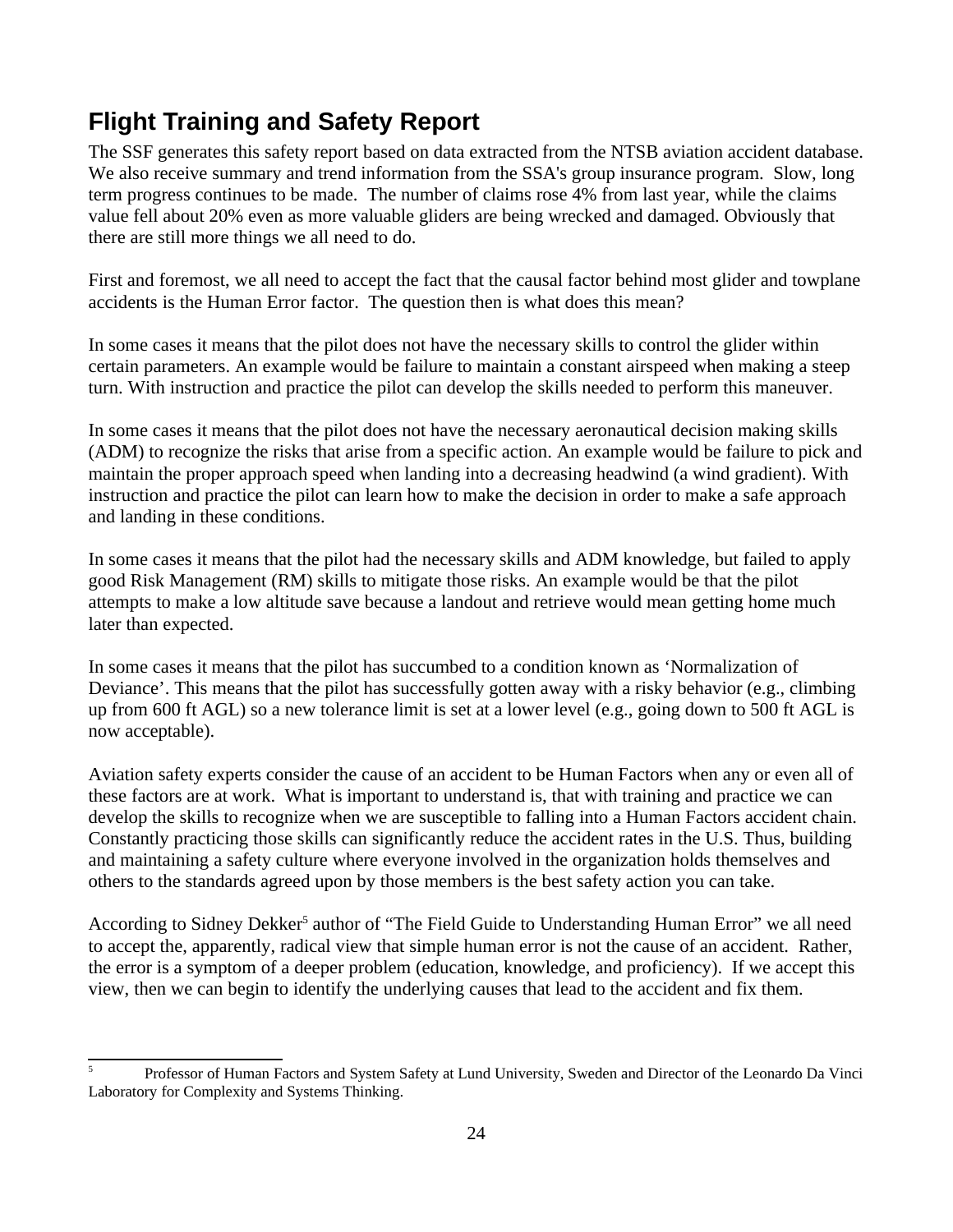If a pilot fails to clear his turns, then how many times did he successfully make turns without looking? It could be thousands. Thus the problem is not simply that the pilot failed to clear his turns, the problem is that the flight instructor(s) he trained with failed to emphasize the importance of this task. The operations training syllabus may not have emphasized this task and instructors may not have been given the post-flight time to evaluate and critique the pilots actions on this critical skill. The flight instructor(s) also failed to catch this sub-par performance during recurrent training (flight review) and fellow pilots failed to critique the pilots performance of this critical task if/when it was noticed.

It is this structural problem with the organizations initial and recurrent training programs that need to be fixed. Thus the solution is to ensure that pilots are taught to clear turns and that their proficiency at this task is verified on a regular basis.

If a pilot continues to fly a 'normal' landing pattern despite being low, how many times has he successfully done this before? Again the problem is that the soaring operations training syllabus did not provide the pilot with the skills needed to recognize both normal and abnormal landing patterns. The syllabus did not allow the instructor the time to practice multiple normal and abnormal approaches to build the pilots proficiency levels up to the point they should be. The operation also failed to notice, and provide the recurrent training necessary to correct this poor performance. The solution is to ensure that the pilot is trained to modifying the pattern as necessary to deal with normal and abnormal situations. This can be easily accomplished through the use of scenario based training (SBT) which allows the instructor to evaluate a pilot's response to different scenarios as presented.

This view of human factors errors can help us break through the accident plateau we currently suffer from. However, it will take an effort from each of us to examine our operations both initial and recurrent training program to determine what is broken and how to fix these problems.

#### <span id="page-25-0"></span>*SSF Trustee Action: Glider flight Data*

As noted earlier in this report, the SSF accident reports have historically reported on the number of accidents that are reported to the National Transportation Safety Board. The SSF Trustees search the NTSB aviation accident database several times a year to collect accident reports and identify accident trends and probable causes. The SSF trustees started capturing NTSB data in 1981 and have continued to do so annually for the past 41 years.

However, while this data can show trends, it does not show the accident rates that are commonly shown in General Aviation or Commercial aviation publications. To have statistically meaningful data you need to have both the number of accidents and the number of flights or flight hours. Without that flight/time component you can't tell if the number is decreasing because pilots are making better decisions or because pilots are flying less.

Getting flight hour data has stymied the SSF since it was formed in 1981. Try as we might, the community has been unable or unwilling to reliably submit flight hours to the SSF. However, getting this data is crucial to understanding if the decline in accident numbers is due to a lower accident rate or just fewer pilots flying fewer hours.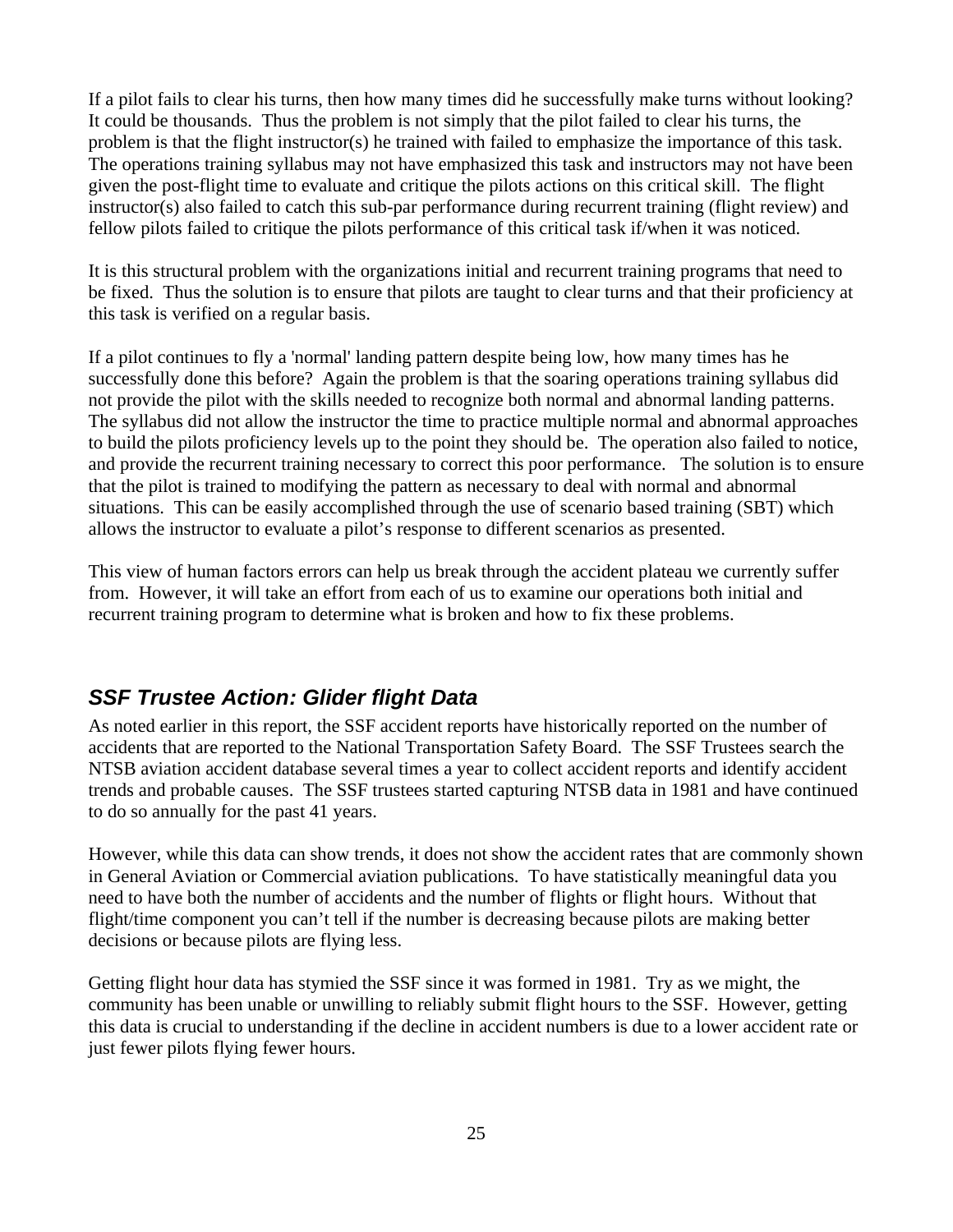At the 2018 Soaring Convention the SSF Chairman gave a presentation on the U.S. glider accident rate, using several proxies and assumptions. The presentation, available on the <http://www.soaringsafety.org/presentations/presssa.html> web page, shows how these proxies and assumptions were generated and what they say about accident rates. The absolute number given by these proxies and assumptions is suspect, or flat out wrong, but all of them show the same trend. The Accident Rate for gliders has been declining for the past few years.

Since that time, the SSF has continued to gather raw accident numbers from the NTSB database and flight hours/launches from both the FAA survey data and data submitted to the SSF via our annual postcard request. A comparison of this data is shown below.

#### FAA Survey Data:

Every year the FAA sends a random subset of glider owners (pilots, clubs, and commercial operators) a letter requesting that they go on-line and fill out a usage survey. This survey data is then placed on the FAA web site and the files can be downloaded for review. This data shows that U.S. glider pilots are flying an average of 102,907 hours/year are flown between 1999 and 2020. This has ranged from a high of 157,831 hours in 2002 to a low of 50,352 in 2020. This accident rate is shown in figure 16 (accident rate per 100,000 hours/year and launches/year). Figure 17 shows the accident rates (per



100,000 launches and hours) based on the date collected by the SSF. Clubs, chapters, and commercial operators who return their postcards. Comparing figures 16 and 17 helps demonstrate the value of returning your postcard.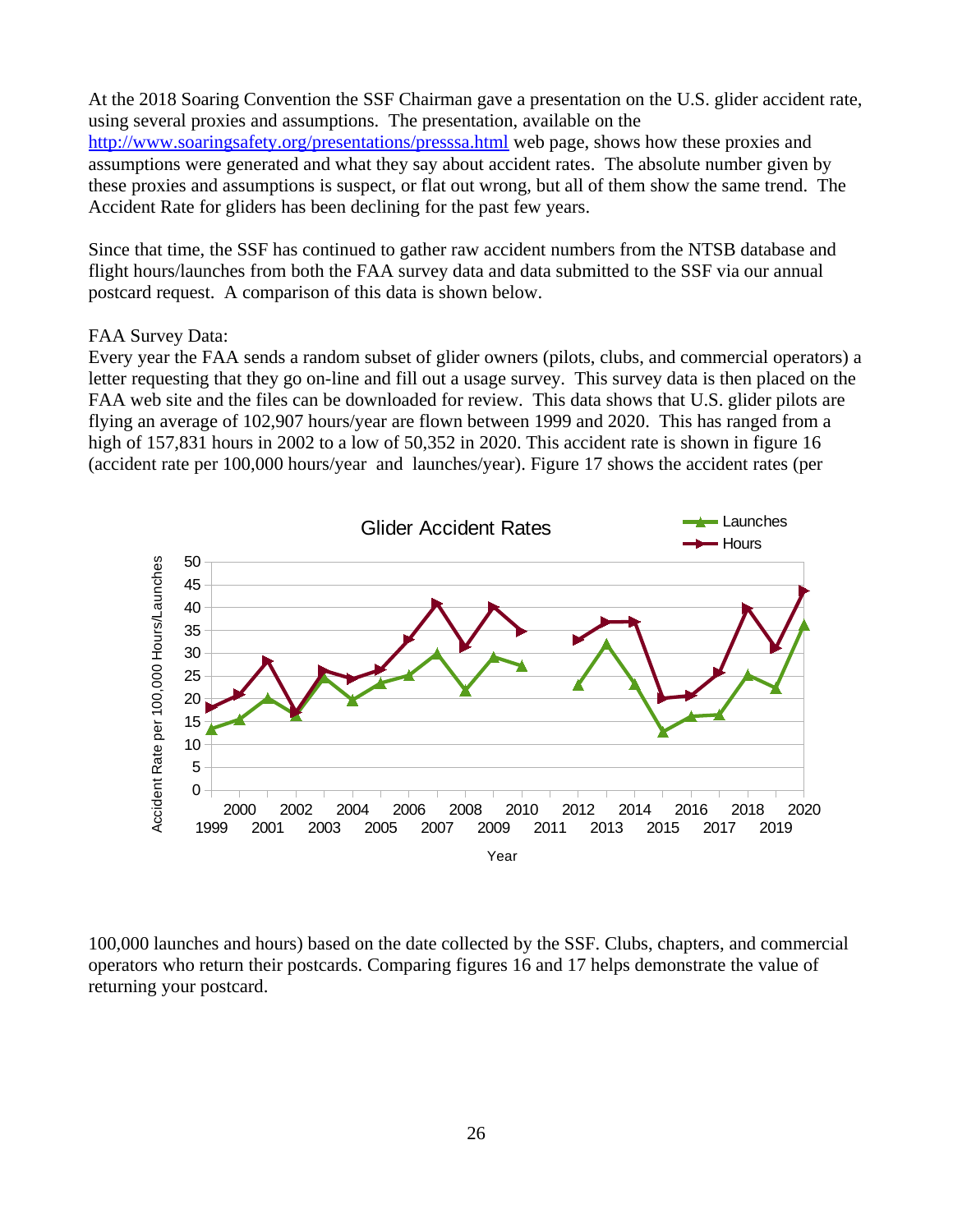

For the past 5 years the SSF has been asking clubs, chapters, and commercial glider operators to complete an anonymous and confidential usage survey. In late February or early March the SSF requests a list of mailing addresses from the SSA office in Hobbs, for all soaring organizations and mails them a letter and postcard seeking that organizations flight information. So far approximately 30% of those organizations respond by returning the postcard to us. Now it is time for every club, chapter, and commercial operator to step up and help the SSF obtain this missing data. What is the real glider accident rate in the U.S.? The SSF Board of Trustees has decided to take 2 approaches to get this data.

1) We have asked the soaring contest community to provide us with the number of launches and number of flight hours from each sanctioned glider contest. The contest committee will look for ways to easily extract this information and submit it to the SSF.

2) The SSF will contact every club, chapter, and commercial operator, via email and US postal mail, in the U.S. asking that they annually submit, on a voluntary basis, the following 6 pieces of information:

- A) The number of gliders located at your field
- B) The number of club/commercial gliders located at your field
- C) The number of tow-planes and/or winches at your field
- D) The number of launches (broken down by type) you gave
- E) The number of club/commercial glider launches you gave
- F) The number of hours your club gliders flew

You will notice that we are not asking for the number of hours the privately owned gliders fly. We realize that the club or commercial operator probably doesn't have that information. The SSF will attempt to estimate those hours in other ways.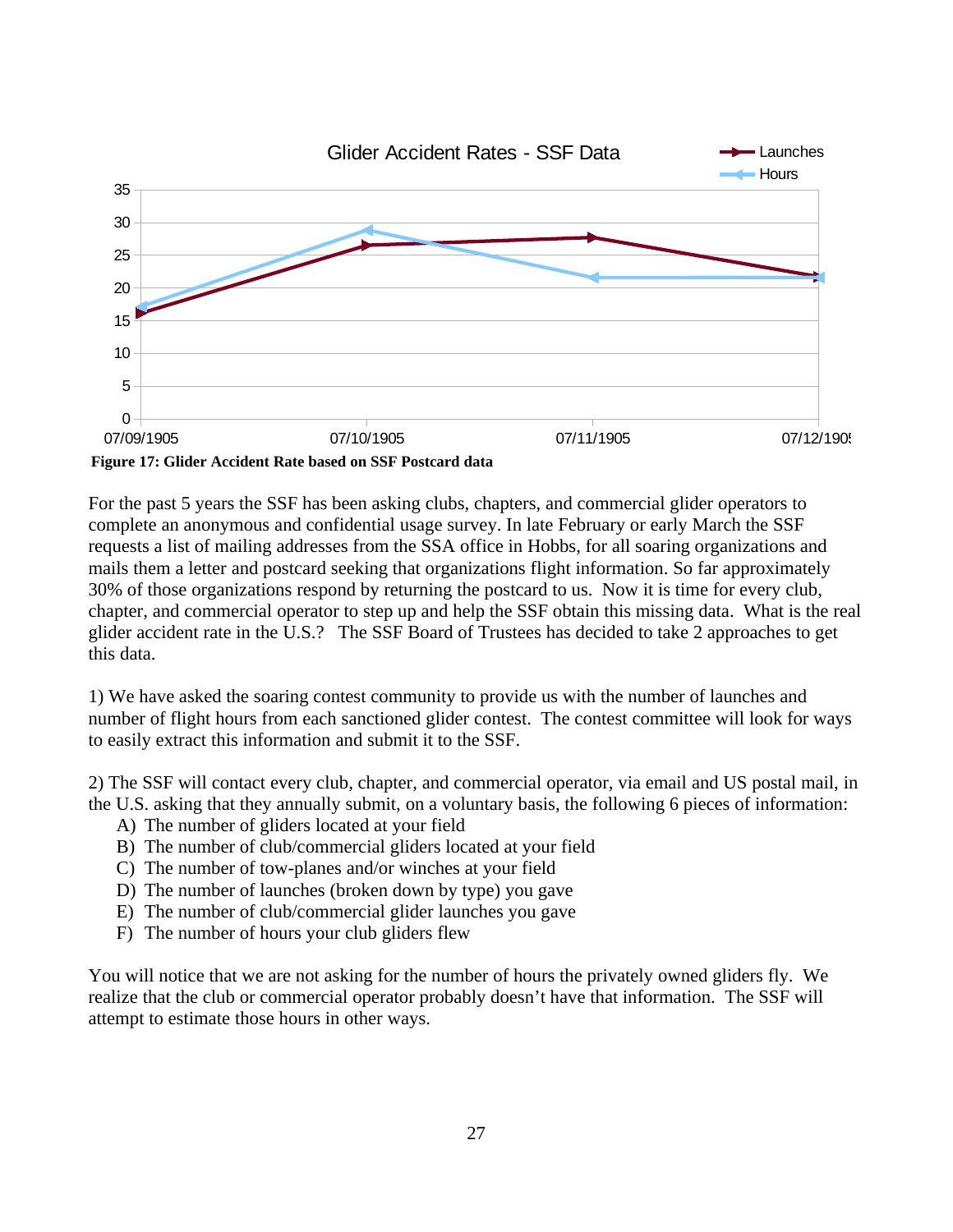

Figure 18 compares the flight hours and the number of launches between the data extracted from the FAA Survey data and that obtained from clubs, chapters, and commercial operators responding to the SSF's annual postcard request. Up until 2020, the number of launches reported by these member organizations had been tracking closely with the numbers found in the FAA survey. Since we expect that these organizations do not have good numbers on private glider flight times, the SSF calculates private hours by taking the average length of a club flight and estimating that a private flight is 4 times longer. In 2020 the SSF switched from this method to a flat 3 hours per launch. This matches the long term average in SAA sanctioned contests. Given that about 30% of the member organizations respond, the total number of hours and flights is calculated by multiplying the sum total of the reported hours and flights by 3.

The accident rates data shown in figures 16 & 17 have begun to dramatically diverge as the FAA survey data shows a significant decline in operations that is not shown in the SSF annual postcard data. This should give everyone pause! Only by getting better data, meaning more clubs, chapters, and commercial operators reporting data in an anonymous and confidential manner can that happen.

Getting real data from the SSA membership will go a long way towards giving us realistic accident rates. We can then compare these rates to our European colleagues to see how we fare. We can compare the data to General Aviation and Sport Aviation communities to see if there are common elements that we can all work to solve. Most importantly, we can demonstrate to ourselves and our community that Soaring pilots really are developing the Risk Management (RM) and Aeronautical Decision Making (ADM) skills needed to fly safely while having fun doing so.

So, step up and submit your data. The SSF letter/email will provide details on how to submit your club, chapter, commercial operate data.

#### <span id="page-28-0"></span>*SSF Trustee Action: Anatomy of a Kiting Accident*

In August 2011 an ATP rated towplane pilot was fatally injured when the glider it was towing kited soon after takeoff. The glider released around 300 ft AGL, while the towplane stalled and crashed off the end of the runway. In October 2017 another ATP rated towplane pilot was fatally injured when the glider it was towing kited after the flight instructor became distracted in the cockpit shortly after takeoff. The glider returned safely to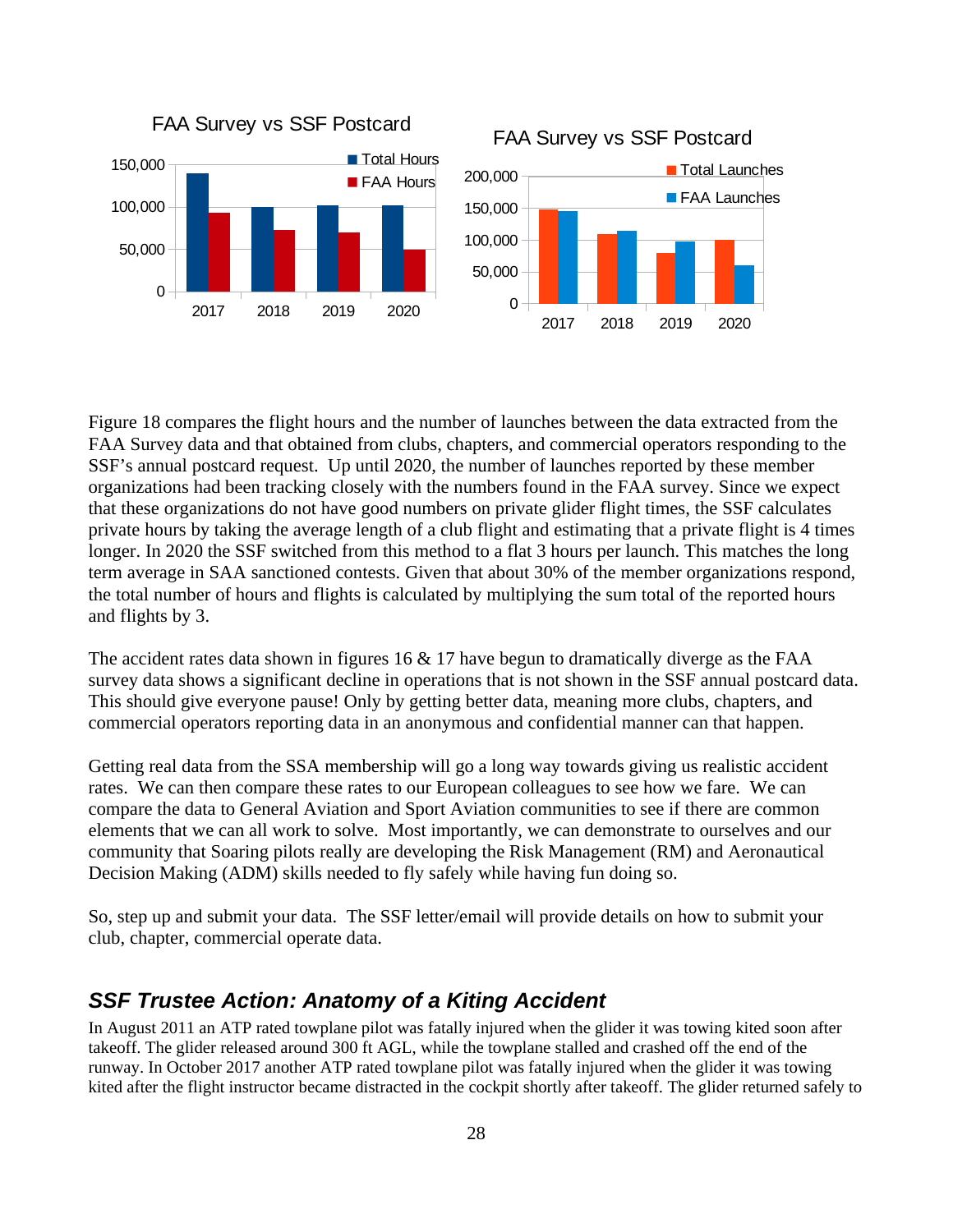the airport while the towplane crashed. In March 2020 it happened again. An experienced towplane pilot was fatally injured when the glider kited shortly after takeoff. This occurred even through the towplane pilot successfully released the glider, the tow pilot was unable to recover before impacting the terrain. The glider pilot reported being distracted during that portion of the tow.

We all understand that getting out of position during an aerotow places the towplane pilot is a potentially deadly position. Studies done by the British showed that a towplane pilot would have difficulty recovering from a kiting glider below 1500 ft AGL. That is almost the typical release altitude for most of us. So what is going on that leads to this need for altitude?

In a kiting incident the glider is not simple gaining altitude extremely rapidly, it is creating a large amount of drag that is impacting the towplane. What we tend to see is that as the glider climbs, the towplane pilot adds increasing amounts of up elevator in an attempt to maintain the towplane's pitch attitude. What we fail to see is that as the glider climbs the energy it is gaining is coming directly from the towplane.

Thus, when the glider disconnects, either by the rope breaking or one/both of the pilots activating their release, the towplane is at an extremely low airspeed, possibly below stall speed, with the flight controls configured to pitch the towplane's nose up. The towplane may also have pitched nose down due to a combination of the glider pulling up on the tail and the stall caused by the low airspeed. The tow pilot is now faced with the situation where there is not enough altitude to regain flying speed that no amount of piloting skill can overcome.

The only solution to this accident scenario is for the glider pilot to remain focused on a single task. Stay behind the towplane and ignore any distractions that may occur. Failure to do so has deadly consequences.

What can cause these distractions? Reports from these accidents and from incidents show that a wide variety of distractions can occur. Canopies opening in flight seem to be a leading cause in many fatal and non-fatal launch accidents. Adjusting the radio, altimeter, flight computer, or camera have all been reported as distractions. Even closing the vent window can cause a distraction. In one case the student pilot looking for traffic was enough of a distraction to make the flight instructor take over the flight controls.

Dealing with these distractions starts with a good written preflight checklist that configures the instrument, flight controls, and other items like vent windows in their proper position prior to beginning the launch. This is followed by the sterile cockpit concept used by airlines and the military. In a sterile cockpit only safety essential conversations are allow during critical phases of flight when close to the ground. Using this concept helps glider pilots focus on the task at hand, following the towplane and reducing distractions caused by focusing attention inside the cockpit.

#### <span id="page-29-0"></span>*SSF Recommendation: Proactive Safety Programs*

The traditional method for creating safety programs is to have the club or commercial operator designate someone to lead a safety committee. This committee investigates reported incidents or accidents and draws conclusions about why the event occurred. Once a probable cause has been established, the team recommends a set of steps or actions that the organization can take to prevent this type of event from occurring in the future. This type of reactive safety program has been used for decades and it has been successful in reducing the number of accidents throughout the world.

However as Human Factors errors have become the leading cause of accidents, this reactive approach is having less and less effect. This has led to the creation of proactive safety programs. In a proactive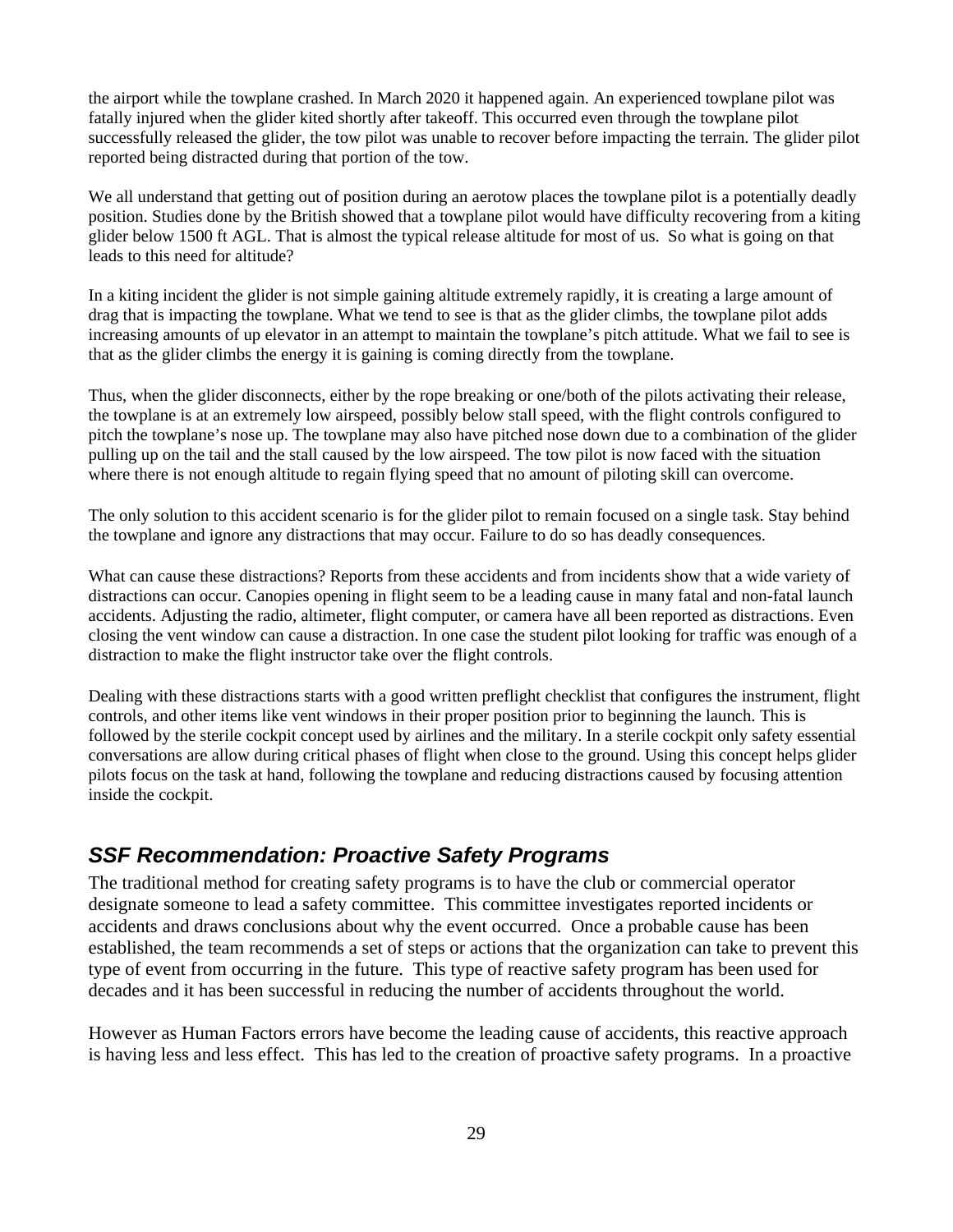safety program all pilots, from student to flight instructor, actively look for situations or conditions that could potentially lead to an incident or accident.

Consider the following example: the club recently refurbished their SGS 2-33 and replaced the fixed tailwheel with a new swivel tailwheel. Knowing that the glider will be parked along side other gliders near the flight line between fights it is recognized that due to also having wingtip wheels, it may easily rotate in windy conditions, potentially striking a person or other glider. To prevent this from happening, the parking procedures are modified to include chocking the tailwheel to reduce the potential for this to occur and paying more attention to how the glider is parked when not in use. This demonstrates that the club thought about the potential for an incident and planned ahead to reduce the impact of this new threat.

In 2009 Tony Kern authored the book "Blue Threat – Why to Err is Inhuman"<sup>[6](#page-30-1)</sup> which provides the reader with a guide to help themselves understand how they can develop the skills needed to detect and prevent Human Factor errors. Accepting the idea that humans will always make errors implies that there is nothing individuals can do prevent them. As shown in the example above, this is not true. We can examine our environment and personal behaviors to detect where we are likely to make mistakes. We can then modify the environment or change our behavior to reduce the likelihood of this mistake occurring.

The SSF recommends that all clubs and commercial operators implement a proactive safety program. Have all pilots search for and document potential threats or issues that could lead to incidents or accidents. A key element of this program is to document things in writing, electronic or on paper, relying on passing information verbally will lead to incomplete or compartmentalized information silos. The SSF Incident Reporting Database <https://www.soaringsafety.org/forms/incident.html> is one venue for recording this information.

#### <span id="page-30-0"></span>*SSF Recommendation: Scenario Based Training*

From October 2015 to February 2016 the SSF published a series of articles in SOARING dealing with Scenario Based Training (SBT). Reprints of those articles can be found on the SSF's web site at <http://www.soaringsafety.org/publications/soaring-articles.html>These articles were followed by a special SBT training session during the 2016 Convention in Greenville SC. Copies of the presentation slides can also be found on the SSF's web site at

<http://www.soaringsafety.org/presentations/presssa.html>

As these articles describe, SBT is the training method the airlines and military use to train their pilots, flight crews, and other personnel involved in flight and ground operations. The idea is to provide a realistic situation that either has occurred in the past, or might occur in the future and discuss the potential threats this situation presents to the pilot and/or aircraft. The pilots and instructors then determine potential mitigation strategies that can range from not taking the flight, to deviating to an alternate destination, to ensuring that an emergency plan is developed and practiced in case this

<span id="page-30-1"></span> $6$ Dr. Tony Kern USAF (ret) served as the Chair of the Air Force Human Factors steering group and was a B-1B command Pilot and Flight examiner.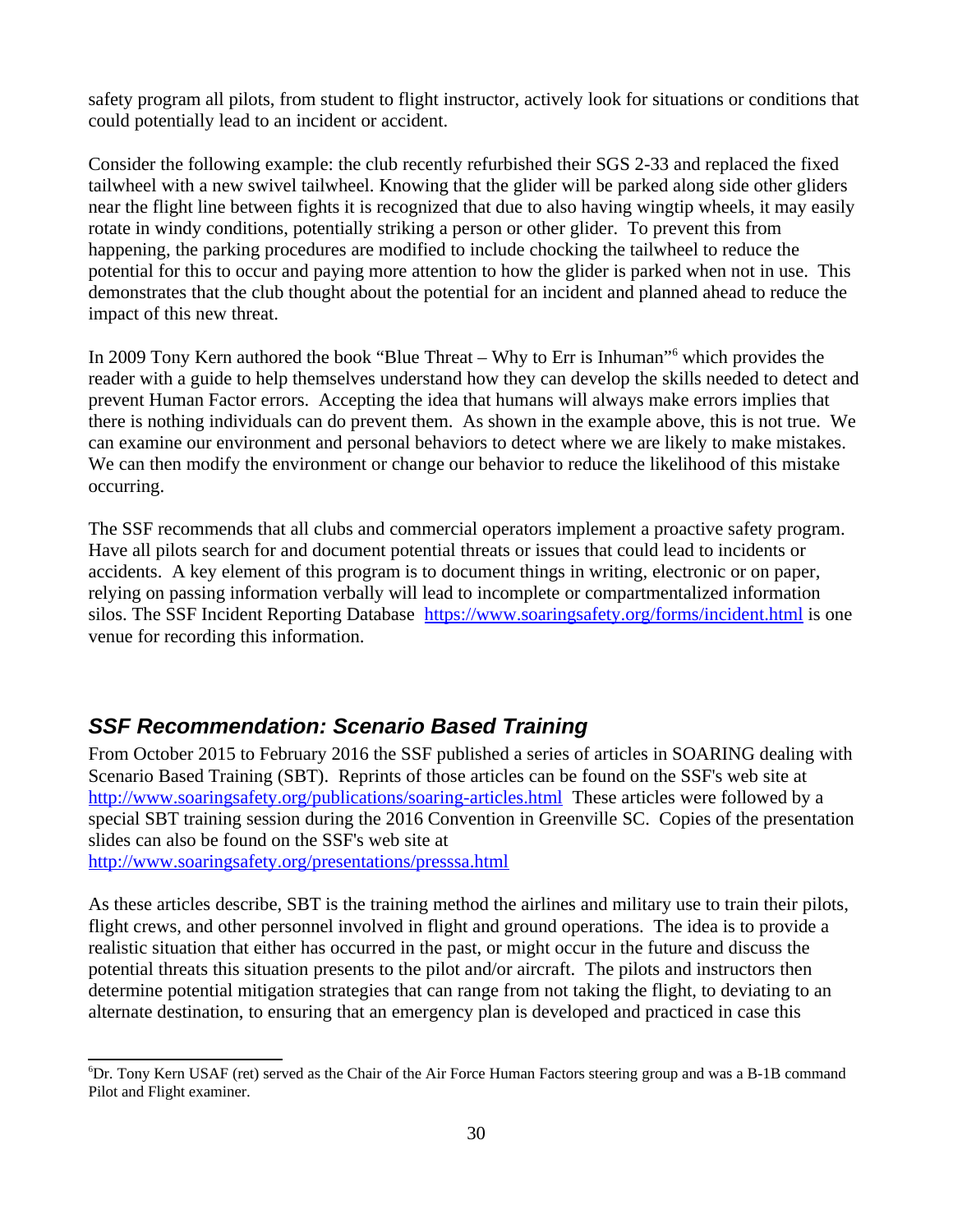situation occurred. The flight instructor should use a guided discussion technique to ask questions that lead the pilot to consider all the factors that must be considered to safely mitigate this situation.

The question you may be asking now is, "How do I create a scenario"? The answer to that is "it's easy". The SSF has created an on-line database http://www.soaringsafety.org/forms/sbt.html with dozens of scenarios that were created for flight instructor training. You can use these as is, or modify them slightly to fit your local situation. Another good method is to look at the NTSB data base, or review the accidents listed in this report. These are real life examples that you can use to talk about how your students and pilots can learn from the mistakes of others. You can look at the SSF's on-line Incident Reporting Database http://www.soaringsafety.org/forms/incident.html to find out what problems and issues other clubs are having.

Finally, as the SSF recommended in 2011, take a video camera out to your field and film your operation. Then evaluate that video with an eye toward looking for problems. You might just capture an incident or issue that would make a great scenario. The point is, scenarios aren't hard to create, they happen all around us. You just need to look for them and you will have plenty of canned versions and plenty more occurring in real life.

In addition to finding issues and problems at your soaring site, the SSF also suggests that you recognize students and rated pilots when they make a good decision. If you do not have a system in place to recognize and reward pilots for making good decisions, should we be surprised when they don't value this skill? One approach would be to award a free tow, or some other tangible benefit, to the individual who makes the biggest contribution to the organization's safety culture each year

SBT is an excellent way to provide the ADM/RM skills CFIs are required to teach. It is well recognized that ADM/RM skills are a learned behavior, just as you need to learn how to keep the yaw string centered, you need to learn how to make good decisions. Also, just as you have to continuously practice keeping the yaw string centered, you need to practice making good decisions. The SSF's role is to provide you, your instructor, and your club's management with the resources and support systems needed to help you obtain and maintain good ADM/RM skills.

A good example of this is the glider assembly process. The process starts with having sufficient knowledge to complete the process successfully, sufficient room, a knowledgeable assistant and no distractions. There are then multiple checks after the assembly process is completed, including a walkaround inspection, positive control checks (PCC), and critical assembly checks (CAC) to ensure that the assembly process was correctly completed. These multiple barriers allow the pilot to catch errors or mistakes.

Imagine that during the assembly process you are installing the horizontal stabilizer and after putting it in place you realize you forgot the assembly tool in the cockpit side pocket. No problem you think, I'll just walk around the wing and get it. While digging in the cockpit a fellow pilot comes up and asks you a question about the day's task. You interrupt your assembly process and begin to answer his question when you notice the weather is changing so you decide to go into the clubhouse and check the radar returns. The check reveals that things will be OK, but the day will be shorter than you expected so you need to hurry if you are to get a short X-C flight in. You go back out and rush though the rest of the prep work before pushing the glider out to the flight line for your launch. Being rushed, the pilot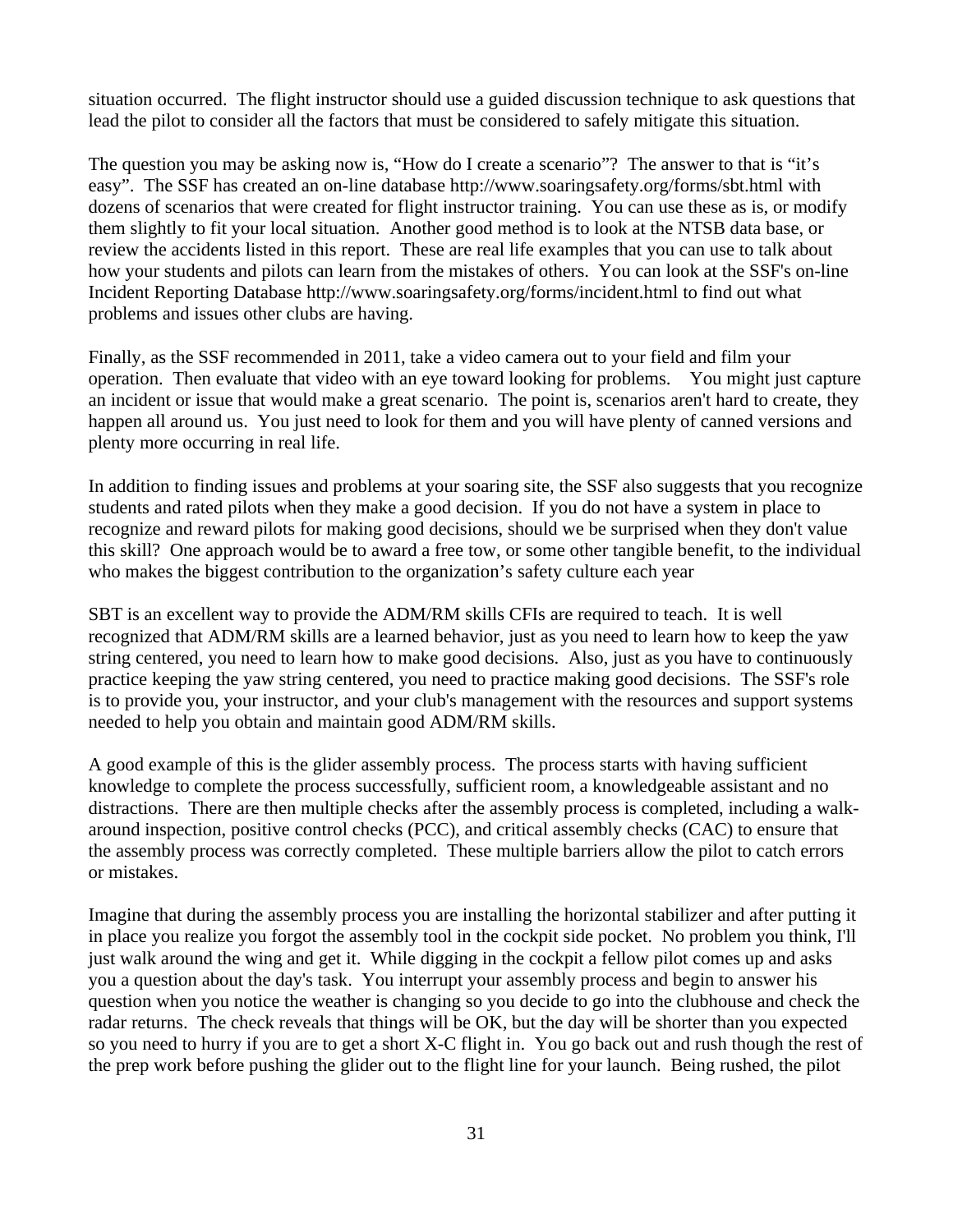also decides the PCC and CAC checks are not needed, as they have never found anything before and he needs to get going now.

In this scenario you can see that the pilot failed to finish the assembly process, and due to the distraction he failed to notice this mistake. We all need to realize that this mistake is not because the pilot was inexperienced, but that distractions caused the pilot to miss an important step and then the changing conditions caused him to ignore the other actions that would have caught this mistake. It should also be noted that the pilot failed to adequately evaluate the potential risks he was facing. In this case the changing conditions and need to rush the launch created increased risks that the pilot needed to manage.

As noted above, pilots need to be trained to recognize and evaluate potential risks. Risk Management  $(RM)$  skills are the  $1<sup>st</sup>$  step in building an effective ADM program. Not performing this RM task can be as deadly as entering a stall/spin at 100 ft AGL. The airlines and military have found that scenario based training, such as the scenario presented above, is an effective ADM/RM training method. Pilots who receive this type of training, and then continue to practice it have fewer accidents that pilots who ignore or avoid this training.

When reading this type of scenario, you should begin by identifying the potential risk factors and then determine how they are changing. You then need to determine what actions you can take to mitigate those risks. Note that eliminating the risks is one strategy, but reducing them to an acceptable level is also a reasonable approach. In the scenario above, the risk mitigation or elimination actions could include, but are not limited to: (1) decide not to fly after all, (2) perform the PCC and CAC checks; (3) have the wing runner ask every pilot if they have completed the PCC/CAC checks, (4) remove the horizontal stabilizer from the tail when you go to get the assembly tool, (5) have other pilots check and report on the changing weather. The list can go on, and needs to be tailored to the skill and experience level of the pilot.

Also notice that actions 3 and 5 uses good Single Pilot Resource Management (SPRM) skills, where the pilot involves others in helping to evaluate and manage the potential Risks.

Only by improving, and continuously practicing, your ADM/RM skills will the number of accidents in the US soaring community be reduced.

#### <span id="page-32-0"></span>*SSF Recommendation: Stall Recognition Proficiency*

As aviation accident statistics show, low altitude stall/spin accidents are often fatal. All pilots should evaluate their skill and proficiency in stall/spin recognition. Practice at a safe altitude with a competent instructor and also learn how the glider you fly reacts to stalls while thermaling. Have your instructor create a realistic distraction or do something to create an 'inadvertent stall'. Pay particular attention to the altitude loss after you recover, now imagine this happening while you are thermaling close to the ground in mountainous terrain. It should be noted that a wind-shear stall is quicker and more violent than the type of stall that can be practiced using the elevator to stall the aircraft.

See a more complete set of recommendations in the SSF 2013 Annual Report. https://www.soaringsafety.org/accidentprev/SSF\_2013\_annual\_report.pdf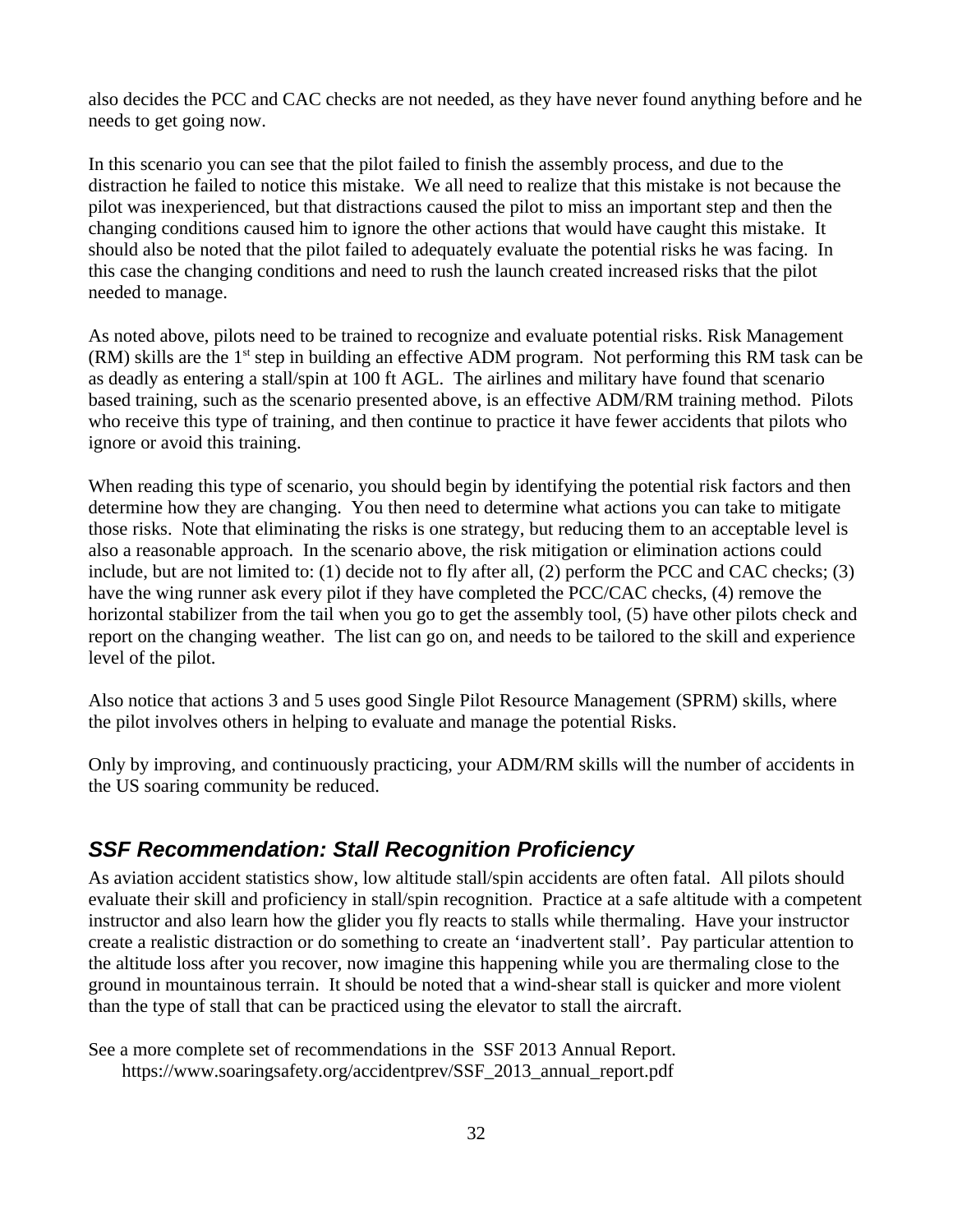## <span id="page-33-1"></span>*SSF Goal Orientated Approach*

As the FY17 statistics show, the majority of glider/towplane accidents continue to occur in the approach and landing phase of flight. For one reason or another, the pilot fails to make it to the landing area. Pilots need to consider multiple factors including: other traffic, wind, lift/sink, location, glider performance, and distance remaining to the landing area in order to safely land a glider. Failure to account for one or more of these factors can leave the pilot unacceptably low or high on the approach with very few corrective options available. The "enter the pattern over the white silo and turn base over the red barn" method is not a good teaching practice and can lead a pilot to making critical errors during the approach. Instructors need to understand the Goal Orientated Approach method and teach this method of approach to a landing to all pilots

See a more complete set of recommendations in the SSF 2013 Annual Report. https://www.soaringsafety.org/accidentprev/SSF\_2013\_annual\_report.pdf

## <span id="page-33-0"></span>*Flight Instructor Roles*

Flight instructors play an important safety role during every day glider operations. They need to supervise flying activities and serve as critics to any operation that is potentially unsafe. Other pilots and people involved with the flying activity also need to be trained to be alert to any safety issues during the daily activity.

The FAA has mandated that all instructors must include judgment training and ADM/RM in the flight training process. Examiners will check for this training during the practical test. The regulations require that all flight instructors provide some kind of aeronautical judgment training as well as ADM/RM training during pilot training flights (student, private, commercial, and flight instructor). 14 CFR 61.56 flight reviews also offer the flight instructor an opportunity to reach the glider pilot population on a continuing basis. Stressing judgment skills, as well as piloting skills, can help reduce the glider/towplane accident rate.

The SSF offers Flight Instructor Refresher Courses throughout the country each year. The SSF Trustees strongly recommend that ALL instructors (experienced and inexperienced alike) avail themselves of these courses to keep updated of the latest safety trends in training including ADM/RM skills and Scenario Based Training skills as well as Stick and Rudder skills. This kind of continuing education course allows for meaningful interaction between fellow CFI's and will help to keep the training we offer "standardized" throughout the country.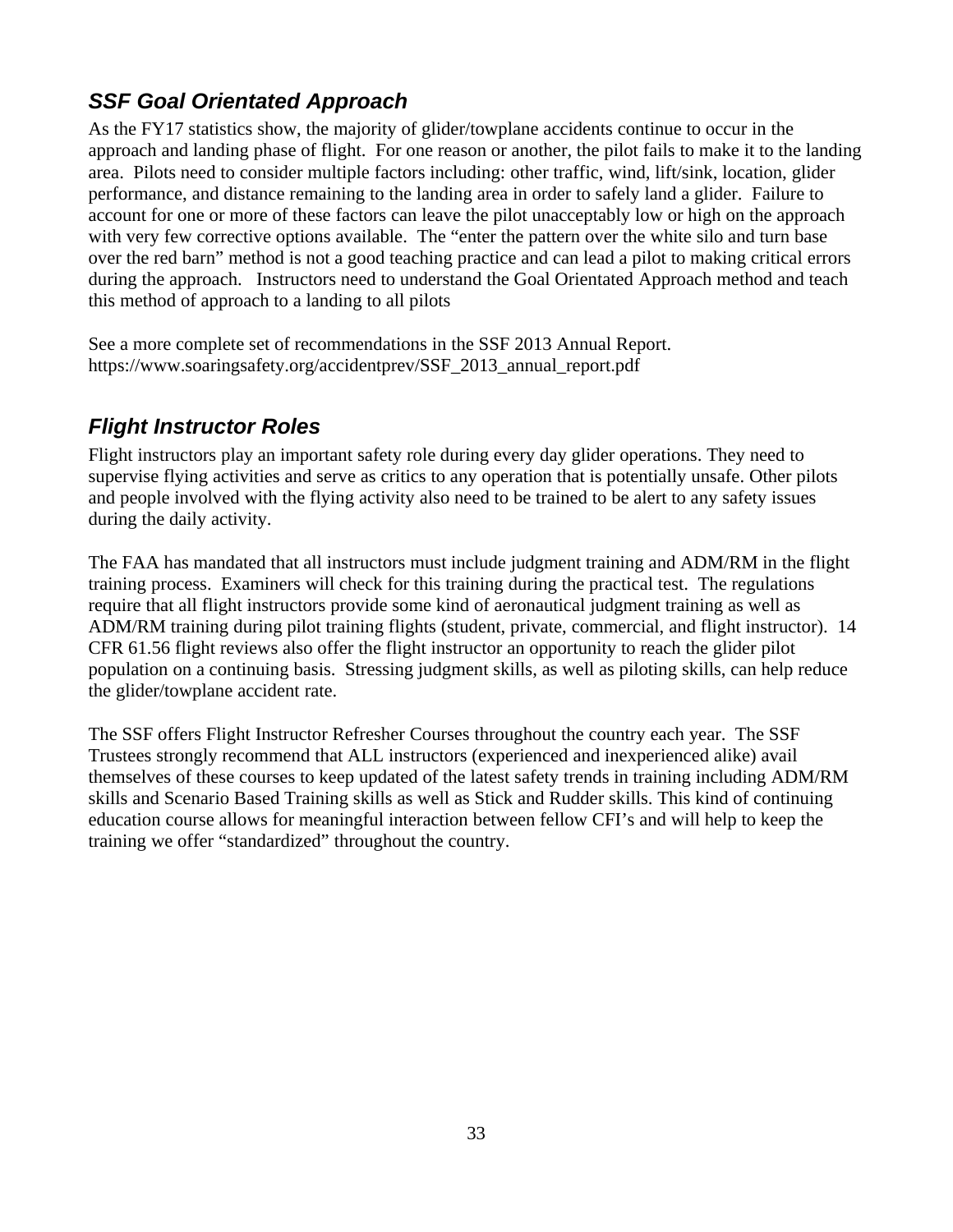## **SSA REGIONS**

Region 1-3 Connecticut, Maine, Massachusetts, New Hampshire, Rhode Island, Vermont New York (north of 42nd parallel), Pennsylvania (west of 78th meridian).

- Region 2-4 New Jersey, New York (south of 42nd parallel), Pennsylvania (east of  $78<sup>th</sup>$  meridian) Delaware, District of Columbia, Maryland, Virginia, West Virginia..
- Region 5 Alabama, Florida, Georgia, Mississippi, North & South Carolina, Tennessee, Puerto Rico, The Virgin Islands.
- Region 6 Indiana, Kentucky, Michigan, Ohio.

.

- Region 7 Illinois, Iowa, Minnesota, Missouri (east of 92nd meridian), North & South Dakota, Wisconsin.
- Region 8 Alaska, Idaho, Montana, Oregon, Washington.
- Region 9 Arizona, Colorado, New Mexico, Utah, Wyoming.
- Region 10 Arkansas, Kansas, Louisiana, Missouri (west of 92nd meridian), Nebraska Oklahoma, Texas.
- Region 11 California (north of 36th parallel), Guam, Hawaii, Nevada.
- Region 12 California (south of 36th parallel).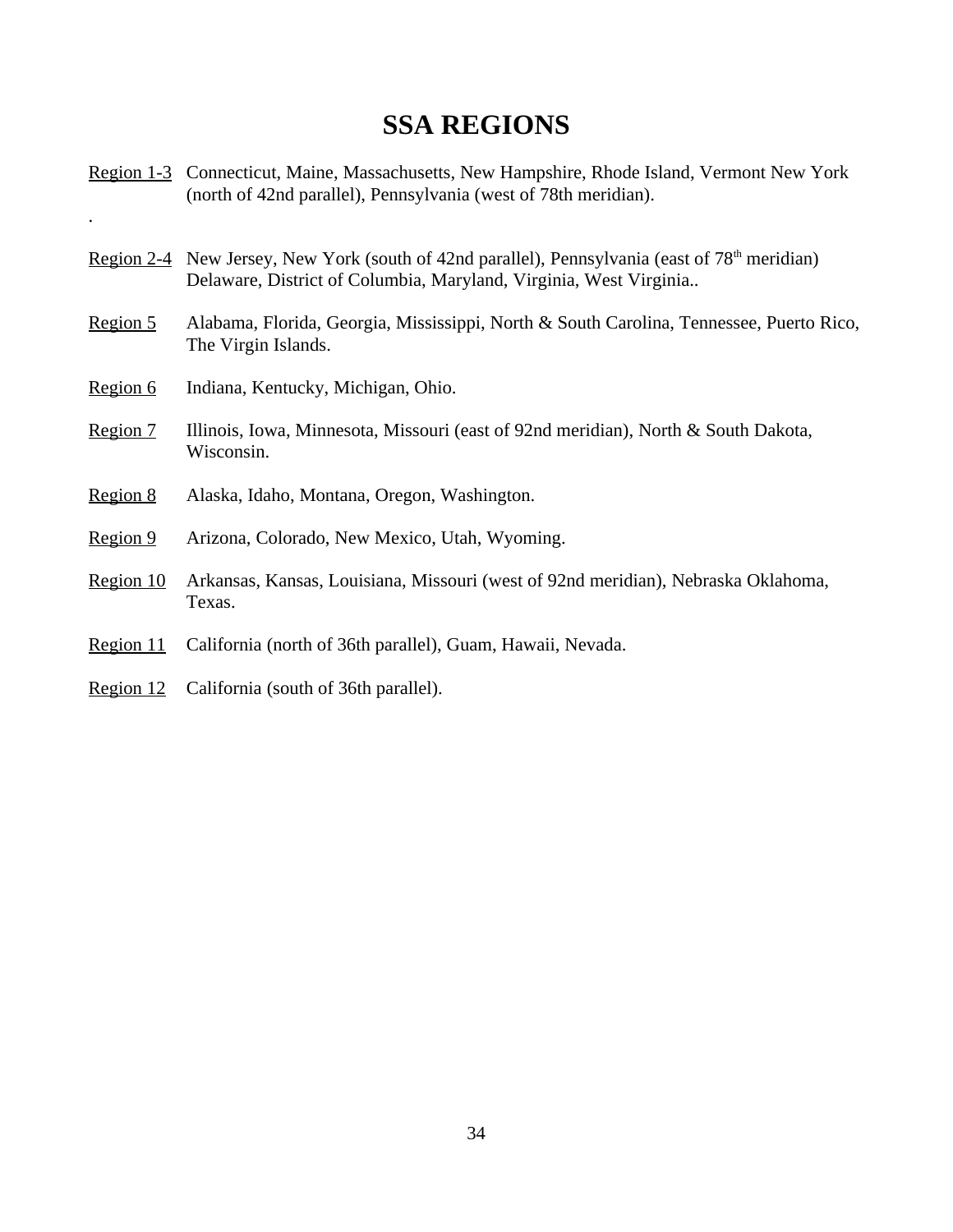# <span id="page-35-1"></span>**APPENDIX A**

#### <span id="page-35-0"></span>*NTSB Part 830*

The responsibility for investigation of aircraft accidents in the United States was mandated by Congress to the National Transportation Safety Board (NTSB) through The Department of Transportation Act of 1966. This act tasked the NTSB with determining the probable cause of all civil aviation accidents in the United States.

From 1991 - 94, the general aviation community alone accounted for approximately 1,800 aircraft accidents per year. Due to this high level of investigative workload and limited available resources, the NTSB often delegates to the Federal Aviation Administration (FAA) the authority to investigate accidents involving aircraft weighing less than 12,500 pounds maximum certified gross weight. Consequently, many glider/tow-plane accidents meeting the NTSB reporting criteria are investigated by representatives of the FAA.

All aircraft accidents involving injury to passengers or crew-members or substantial damage to the aircraft must be reported to the NTSB.

The terms used in this report to define injury to occupants and damage to aircraft are included in NTSB Part 830 of the Code of Federal Regulations.

#### **Definitions**

**Aircraft** - a device that is used or intended to be used for flight in the air.

**Operator -** Any person who causes or authorizes the operation of an aircraft.

**Aircraft Accident** - An occurrence associated with the operation of an aircraft which takes place between the time any person boards the aircraft with the intention of flight and all such persons have disembarked, and in which any person suffers death or serious injury, or, in which the aircraft receives substantial damage.

**Fatal Injury** - Any injury that results in death within 30 days of the accident.

**Serious Injury** - Any injury which:

- **1)** Requires hospitalization for more than 48 hours, commencing within 7 days from the date the injury was received:
- **2)** Results in the fracture of any bone except simple fractures of fingers, toes, or nose;
- **3)** Causes severe hemorrhages, nerve, muscle, or tendon damage;
- **4)** Involves any internal organ; or
- **5)** Involves second- or third-degree burns, or any burns affecting more than 5 percent of the body surface.

**Minor Injury** - Injury not meeting the definition of fatal or serious injury.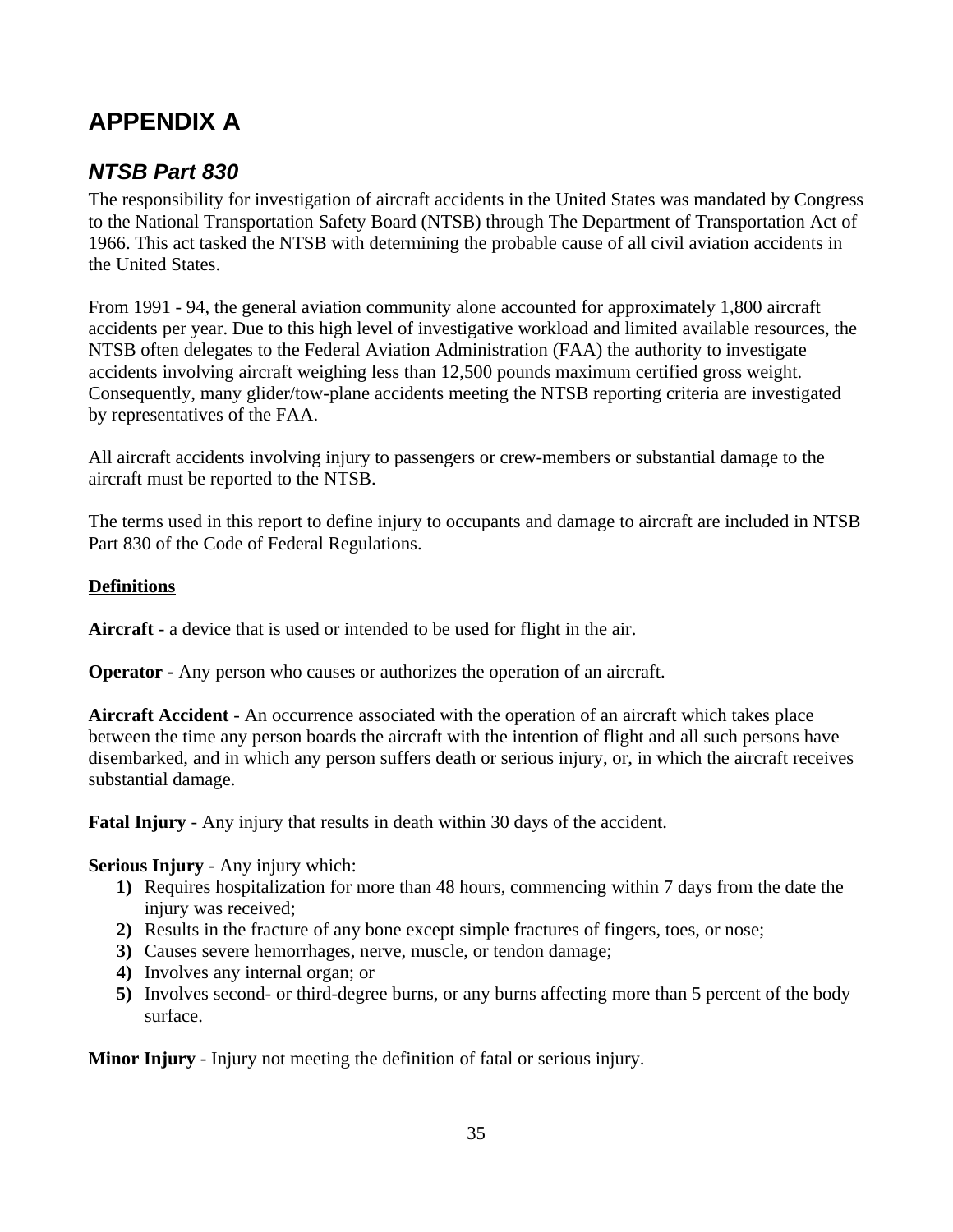**Substantial Damage** - Damage or failure which adversely affects the structural strength, performance, or Flight characteristics of the aircraft, and which would normally require major repair or replacement of the affected component. Engine failure or damage limited to an engine if only one engine fails or is damaged, bent fairings or cowling, dented skin, small punctured holes in the skin or fabric, ground damage to rotor or propeller blades, and damage to landing gear, wheels, tires, flaps, engine accessories, brakes, or wingtips are not considered substantial damage  $\equiv$  for the purpose of this part.

**Destroyed** - Damage to an aircraft which makes it impractical to repair and return it to an airworthy condition. This definition includes those aircraft which could have been repaired, but were not repaired for economic reasons.

**Minor Damage** - Damage to an aircraft that does not meet the definition of Substantial or Destroyed.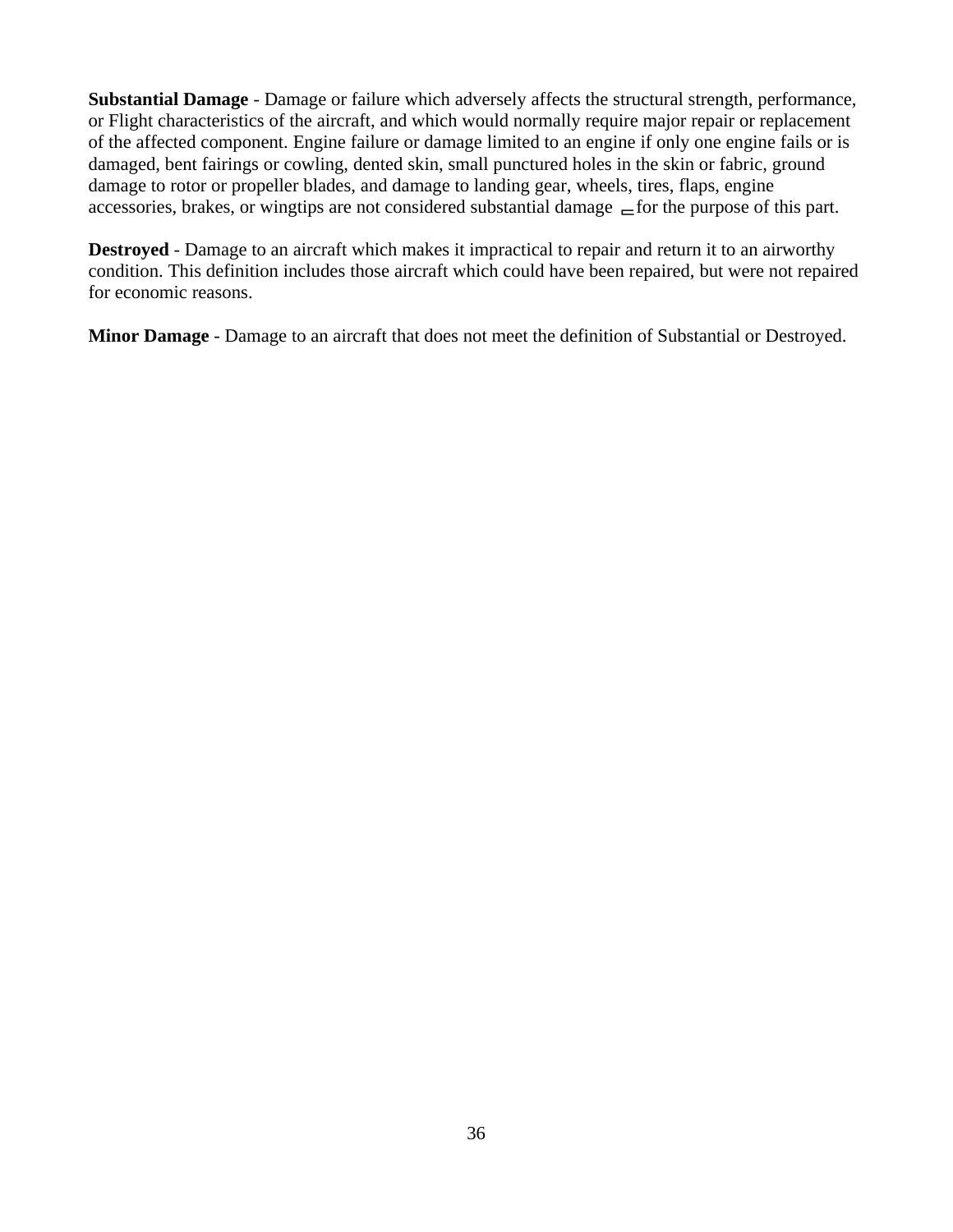# <span id="page-37-1"></span>**APPENDIX B**

## <span id="page-37-0"></span>*Phase of Operation*

**Ground Movement** - Re-positioning of the glider while on the ground. To meet the definition of an accident, occupants must be on-board the glider and movement must be conducted immediately preceding or subsequent to a flight operation that demonstrates the intention of flight. This includes taxi operations of auxiliary-powered sailplanes.

**Takeoff** - Begins at initiation of the launch operation, including aerotow, ground launch, and selflaunch, and is concluded at the point the glider reaches the VFR traffic pattern altitude. For ground launch operations, the takeoff phase continues until release of the towline.

**Assisted Climb** - Begins at the conclusion of the takeoff phase or point at which an auxiliary powered sailplane or a sailplane using an aero-tow launch climbs above traffic pattern altitude. This phase of operation is not included in ground launch operations.

**In-flight** - Begins at the point of release of the towline for aerotow and ground launches or the pilot shuts down the engine when self launching and concludes at the point of entry into the traffic pattern or landing approach pattern for an off-airport landing.

**Approach/Landing** - Begins at the point of entry into the traffic or landing approach pattern and concludes as the glider is brought to a stop at the completion of the ground roll.